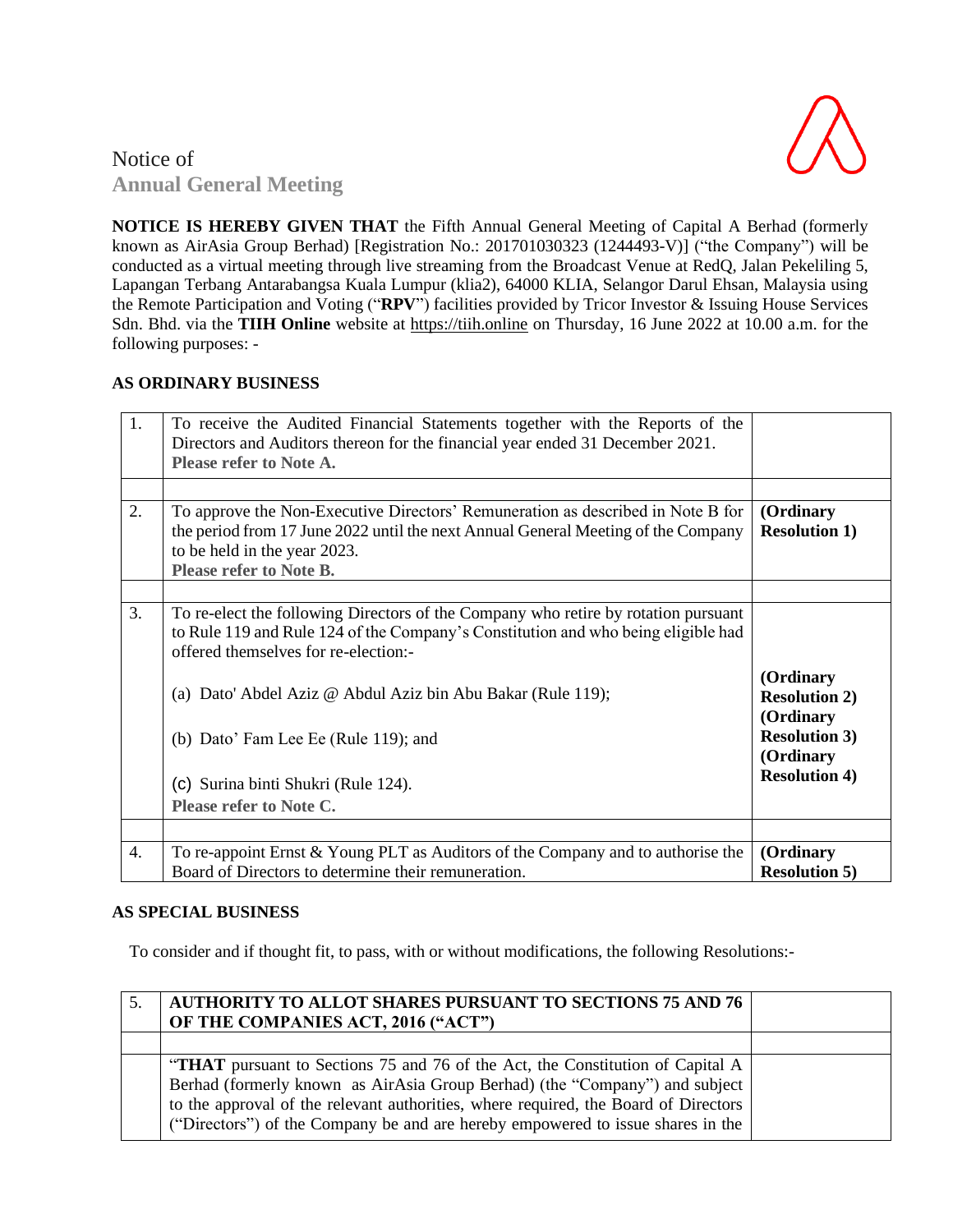|    | Company from time to time and upon such terms and conditions and for such<br>purposes and to such persons whomsoever as the Directors may, in their absolute<br>discretion, deem fit provided that the aggregate number of shares issued pursuant to<br>this resolution during the preceding 12 months does not exceed 10% of the total<br>number of issued shares (excluding treasury shares) of the Company for the time<br>being and that the Directors be and are also empowered to obtain approval for the<br>listing of and quotation for the additional shares so issued on the Main Market of<br>Bursa Malaysia Securities Berhad AND THAT such authority shall continue in<br>force until the conclusion of the next Annual General Meeting of the Company after<br>the approval was given or at the expiry of the period within which the next Annual<br>General Meeting is required to be held after the approval was given, whichever is<br>earlier unless revoked or varied by an ordinary resolution of the Company at a<br>general meeting."<br>Please refer to Note D. | (Ordinary<br><b>Resolution 6)</b> |                                                                                                                                                                                                                                                                                                                                                                                                                                                                                                       |  |
|----|----------------------------------------------------------------------------------------------------------------------------------------------------------------------------------------------------------------------------------------------------------------------------------------------------------------------------------------------------------------------------------------------------------------------------------------------------------------------------------------------------------------------------------------------------------------------------------------------------------------------------------------------------------------------------------------------------------------------------------------------------------------------------------------------------------------------------------------------------------------------------------------------------------------------------------------------------------------------------------------------------------------------------------------------------------------------------------------|-----------------------------------|-------------------------------------------------------------------------------------------------------------------------------------------------------------------------------------------------------------------------------------------------------------------------------------------------------------------------------------------------------------------------------------------------------------------------------------------------------------------------------------------------------|--|
| 6. |                                                                                                                                                                                                                                                                                                                                                                                                                                                                                                                                                                                                                                                                                                                                                                                                                                                                                                                                                                                                                                                                                        |                                   | PROPOSED RENEWAL OF EXISTING SHAREHOLDERS' MANDATE<br>AND NEW SHAREHOLDERS' MANDATE FOR RECURRENT RELATED<br>PARTY TRANSACTIONS OF A REVENUE OR TRADING NATURE<br>("PROPOSED MANDATE")                                                                                                                                                                                                                                                                                                                |  |
|    |                                                                                                                                                                                                                                                                                                                                                                                                                                                                                                                                                                                                                                                                                                                                                                                                                                                                                                                                                                                                                                                                                        |                                   |                                                                                                                                                                                                                                                                                                                                                                                                                                                                                                       |  |
|    |                                                                                                                                                                                                                                                                                                                                                                                                                                                                                                                                                                                                                                                                                                                                                                                                                                                                                                                                                                                                                                                                                        |                                   | "THAT approval be and is hereby given for the renewal of existing shareholders'<br>mandate and new shareholders' mandate for Capital A Berhad (formerly known as<br>AirAsia Group Berhad) ("the Company") to enter into recurrent related party<br>transactions of a revenue or trading nature with the related parties ("Recurrent<br>Related Party Transactions") as set out in Section 2.3 of the Circular to<br>Shareholders dated 29 April 2022 ("Circular"), subject further to the following:- |  |
|    | i.                                                                                                                                                                                                                                                                                                                                                                                                                                                                                                                                                                                                                                                                                                                                                                                                                                                                                                                                                                                                                                                                                     |                                   | the Recurrent Related Party Transactions are entered into in the ordinary<br>course of business which are:                                                                                                                                                                                                                                                                                                                                                                                            |  |
|    |                                                                                                                                                                                                                                                                                                                                                                                                                                                                                                                                                                                                                                                                                                                                                                                                                                                                                                                                                                                                                                                                                        | (a)<br>(b)                        | necessary for the day-to-day operations;<br>on normal commercial terms and transaction price which are not<br>more favourable to the related parties than those generally available<br>to the public;                                                                                                                                                                                                                                                                                                 |  |
|    |                                                                                                                                                                                                                                                                                                                                                                                                                                                                                                                                                                                                                                                                                                                                                                                                                                                                                                                                                                                                                                                                                        | (c)<br>(d)                        | undertaken on arm's length basis; and<br>not to the detriment of the minority shareholders of the Company;                                                                                                                                                                                                                                                                                                                                                                                            |  |
|    | ii.                                                                                                                                                                                                                                                                                                                                                                                                                                                                                                                                                                                                                                                                                                                                                                                                                                                                                                                                                                                                                                                                                    |                                   | the shareholders' mandate is subject to annual renewal and this<br>shareholders' mandate shall only continue to be in full force until:                                                                                                                                                                                                                                                                                                                                                               |  |
|    |                                                                                                                                                                                                                                                                                                                                                                                                                                                                                                                                                                                                                                                                                                                                                                                                                                                                                                                                                                                                                                                                                        | (a)                               | the conclusion of the next Annual General Meeting ("AGM") of the<br>Company following the AGM at which this shareholders' mandate<br>is approved, at which time it will lapse, unless by an ordinary<br>resolution passed at that AGM, such authority is renewed;                                                                                                                                                                                                                                     |  |
|    |                                                                                                                                                                                                                                                                                                                                                                                                                                                                                                                                                                                                                                                                                                                                                                                                                                                                                                                                                                                                                                                                                        | (b)                               | the expiration of the period within which the next AGM after the<br>date is required to be held pursuant to Section $340(2)$ of the<br>Companies Act, 2016 ("Act") (but shall not extend to such<br>extension as may be allowed pursuant to Section 340(4) of the Act);<br><sub>or</sub>                                                                                                                                                                                                              |  |
|    |                                                                                                                                                                                                                                                                                                                                                                                                                                                                                                                                                                                                                                                                                                                                                                                                                                                                                                                                                                                                                                                                                        |                                   |                                                                                                                                                                                                                                                                                                                                                                                                                                                                                                       |  |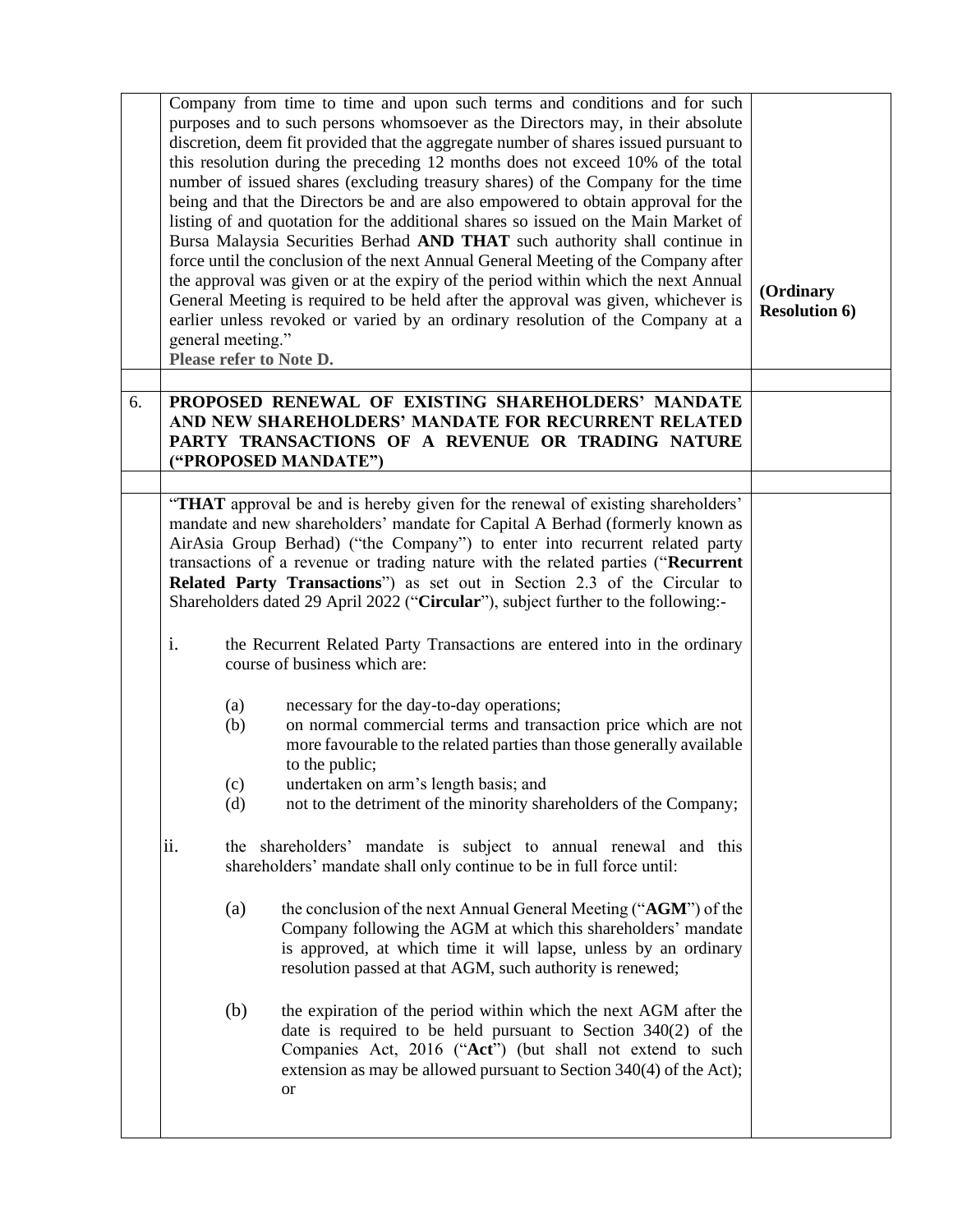|    | (c)<br>revoked or varied by ordinary resolution passed by the shareholders<br>of the Company in a general meeting of the Company,                                                                                                                                                                                                                                                                                                                                                                                                                                                                                                                                                                        |                                   |
|----|----------------------------------------------------------------------------------------------------------------------------------------------------------------------------------------------------------------------------------------------------------------------------------------------------------------------------------------------------------------------------------------------------------------------------------------------------------------------------------------------------------------------------------------------------------------------------------------------------------------------------------------------------------------------------------------------------------|-----------------------------------|
|    | whichever is the earliest.                                                                                                                                                                                                                                                                                                                                                                                                                                                                                                                                                                                                                                                                               |                                   |
|    | <b>THAT</b> the Directors of the Company and/or any one of them be and are hereby<br>authorised to complete and do all such acts and things and take all such steps and to<br>execute all such transactions, deeds, agreements, arrangements and/or undertakings<br>as the Directors in their discretion deem fit, necessary, expedient and/or appropriate<br>in the best interest of the Company in order to implement, finalise and give full effect<br>to the Recurrent Related Party Transactions with full powers to assent to any<br>modifications, variations and/or amendments thereto.                                                                                                          |                                   |
|    | AND THAT as the estimates given for the Recurrent Related Party Transactions<br>specified in Section 2.3 of the Circular being provisional in nature, the Directors of<br>the Company and/or any one of them be and are hereby authorised to agree to the<br>actual amount or amounts thereof provided always that such amount or amounts<br>comply with the procedures set out in Section 2.6 of the Circular."<br>Please refer to Note E.                                                                                                                                                                                                                                                              | (Ordinary<br><b>Resolution 7)</b> |
|    |                                                                                                                                                                                                                                                                                                                                                                                                                                                                                                                                                                                                                                                                                                          |                                   |
| 7. | PROPOSED RENEWAL OF SHARE BUY-BACK AUTHORITY OF<br>CAPITAL A BERHAD (FORMERLY KNOWN AS AIRASIA GROUP<br><b>BERHAD) ("THE COMPANY")</b>                                                                                                                                                                                                                                                                                                                                                                                                                                                                                                                                                                   |                                   |
|    |                                                                                                                                                                                                                                                                                                                                                                                                                                                                                                                                                                                                                                                                                                          |                                   |
|    | "THAT subject always to the Companies Act, 2016 ("Act"), the Constitution of<br>the Company, the Main Market Listing Requirements of Bursa Malaysia<br>Securities Berhad ("Bursa Securities") ("Listing Requirements") and all other<br>applicable laws, guidelines, rules and regulations, the Company be and is hereby<br>authorised, to the fullest extent permitted by law, to purchase such number of<br>issued shares in the Company as may be determined by the Board of Directors<br>("Directors") of the Company from time to time through Bursa Securities upon<br>such terms and conditions as the Directors may deem fit and expedient in the best<br>interest of the Company provided that: |                                   |
|    | the aggregate number of issued shares in the Company ("Shares")<br>i.<br>purchased ("Purchased Shares") or held by the Company pursuant to this<br>resolution does not exceed ten per cent (10%) of the total number of issued<br>shares of the Company at any point in time; and                                                                                                                                                                                                                                                                                                                                                                                                                        |                                   |
|    | the maximum amount of funds to be allocated by the Company for the<br>ii.<br>purpose of purchasing its Shares shall not exceed the amount of the retained<br>profits of the Company at the time of the purchase,                                                                                                                                                                                                                                                                                                                                                                                                                                                                                         |                                   |
|    | ("Proposed Share Buy-Back").                                                                                                                                                                                                                                                                                                                                                                                                                                                                                                                                                                                                                                                                             |                                   |
|    | <b>THAT</b> the authority to facilitate the Proposed Share Buy-Back will commence<br>immediately upon passing of this ordinary resolution and will continue to be in<br>force until:                                                                                                                                                                                                                                                                                                                                                                                                                                                                                                                     |                                   |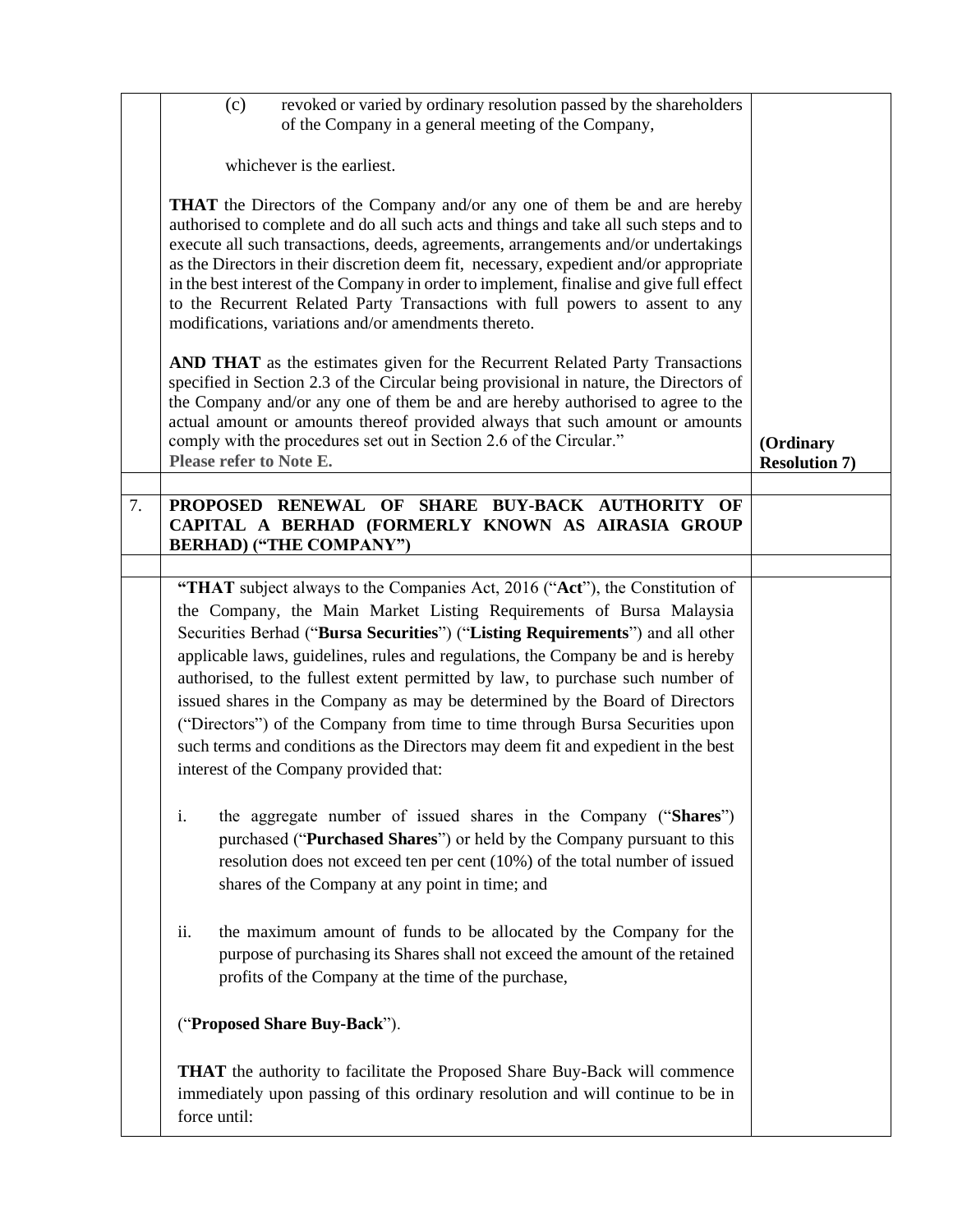- a. the conclusion of the next Annual General Meeting ("**AGM**") of the Company, following at which time the authority shall lapse, unless the authority is renewed by ordinary resolution passed at that meeting, either unconditionally or subject to conditions; or
- b. the expiration of the period within which the next AGM of the Company is required by law to be held; or
- c. the authority is revoked or varied by ordinary resolution passed by the shareholders of the Company at a general meeting,

whichever occurs first, but shall not prejudice the completion of purchase(s) by the Company of its own Shares before the aforesaid expiry date and, in any event, in accordance with the provisions of the Act, Constitution of the Company, Listing Requirements and any applicable laws, rules, regulations, orders, guidelines and requirements issued by any relevant authorities.

**THAT** the Directors of the Company be and are hereby authorised, at their discretion, to deal with the Purchased Shares until all the Purchased Shares have been dealt with by the Directors in the following manner as may be permitted by the Act, Listing Requirements, applicable laws, rules, regulations, guidelines, requirements and/or orders of any relevant authorities for the time being in force:

- i. To cancel all or part of the Purchased Shares;
- ii. To retain all or part of the Purchased Shares as treasury shares;
- iii. To distribute all or part of the Purchased Shares as dividends to shareholders;
- iv. To resell all or part of the Purchased Shares on Bursa Securities in accordance with the relevant rules of Bursa Securities;
- v. To transfer all or part of the Purchased Shares for the purposes of or under an employees' share scheme;
- vi. To transfer all or part of the Purchased Shares as purchase consideration; and/or
- vii. In any other manner as may be prescribed by applicable laws and/or regulations and guidelines applied from time to time by Bursa Securities, and/or any other relevant authority for the time being in force,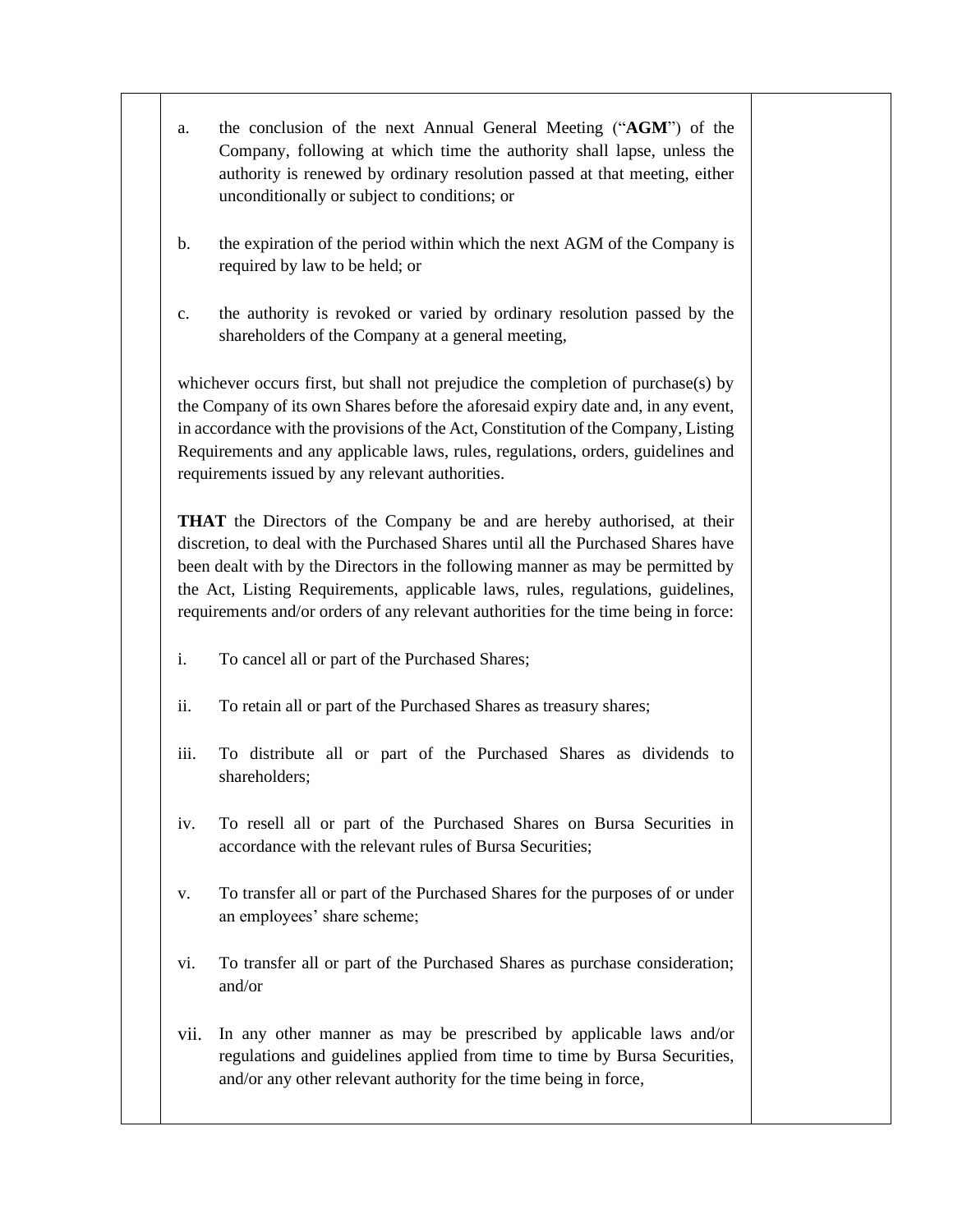|    | AND THAT the Directors of the Company be and are hereby authorised to take           |                      |
|----|--------------------------------------------------------------------------------------|----------------------|
|    | all such steps as are necessary or expedient including without limitation, the       |                      |
|    | opening and maintaining of central depository account(s) under the Securities        |                      |
|    | Industry (Central Depositories) Act, 1991, and to enter into or execute, on behalf   |                      |
|    | of the Company, any instrument, agreement and/or arrangement with any person,        |                      |
|    | and with full power to assent to any condition, modification, variation and/or       |                      |
|    | amendment as may be imposed by Bursa Securities or any relevant regulatory           |                      |
|    | authority, and/or as may be required in the best interest of the Company and to      |                      |
|    | take all such steps as the Directors may deem fit, necessary and expedient in the    |                      |
|    | best interest of the Company in order to implement, finalise and give full effect to | (Ordinary            |
|    | the purchase by the Company of its Shares."                                          | <b>Resolution 8)</b> |
|    | <b>Please refer to Note F.</b>                                                       |                      |
|    |                                                                                      |                      |
|    | <b>OTHER ORDINARY BUSINESS</b>                                                       |                      |
|    |                                                                                      |                      |
| 8. | To transact any other business of which due notice shall have been given.            |                      |

By Order of the Board

### **HARMINDER SINGH A/L JAILA SINGH (P.C. REG. NO. 201908001591) (LS0009855)**

Company Secretary Selangor Darul Ehsan, Malaysia 29 April 2022

### **VIRTUAL AGM**

- 1. As part of the measures taken by the Company to curb the spread of COVID-19 and taking into consideration the paramount safety and well-being of the members of the Company, the Fifth Annual General Meeting of the Company ("5th AGM") will be conducted as a virtual meeting through live streaming from the Broadcast Venue at RedQ, Jalan Pekeliling 5, Lapangan Terbang Antarabangsa Kuala Lumpur (klia2), 64000 KLIA, Selangor Darul Ehsan, Malaysia using the RPV facilities provided by Tricor Investor & Issuing House Services Sdn. Bhd. via the **TIIH Online** website at **https://tiih.online**. Please follow the procedures as set out in the **Administrative Note** which is available at the Company's website at [https://capitala.airasia.com/home\\_ir.html](https://capitala.airasia.com/home_ir.html)
- 2. The Broadcast Venue is strictly for the purpose of complying with Section 327(2) of the Companies Act, 2016 which require the Chairperson of the meeting to be present at the main venue of the meeting.
- 3. Members and/or proxy(ies) and/or corporate representative(s) and/or attorney(s) **WILL NOT BE ALLOWED** to be physically present at the Broadcast Venue on the day of the 5th AGM, instead are to attend, speak (including posing questions to the Board of Directors via real time submission of typed texts) and vote (collectively, "participate") remotely at the 5th AGM via the RPV provided by Tricor Investor & Issuing House Services Sdn. Bhd.

### **NOTES ON APPOINTMENT OF PROXY**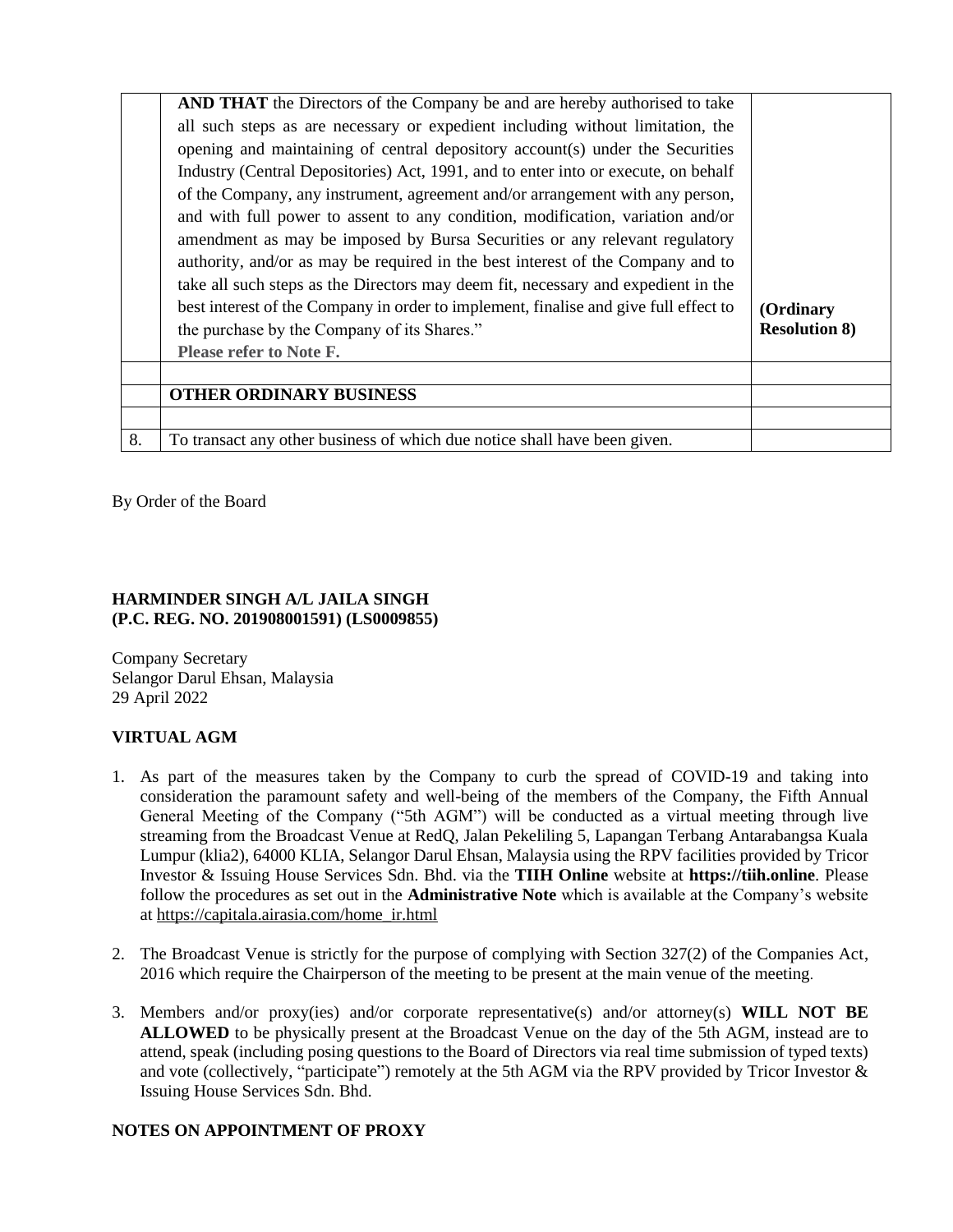- 1. Pursuant to the Securities Industry (Central Depositories) (Foreign Ownership) Regulations 1996 and Rule 41(a) of the Company's Constitution, only those Foreigners (as defined in the Constitution) who hold shares up to the current prescribed foreign ownership limit of 45.0% of the total number of issued shares of the Company, on a first-in-time basis based on the Record of Depositors to be used for the forthcoming Annual General Meeting ("AGM" or "the Meeting"), shall be entitled to vote. A proxy appointed by a Foreigner not entitled to vote, will similarly not be entitled to vote. Consequently, all such disenfranchised voting rights shall be automatically vested in the Chairman of the AGM.
- 2. A member must be registered in the Record of Depositors at 5.00 p.m. on 8 June 2022 ("General Meeting Record of Depositors") in order to attend and vote at the Meeting. A depositor shall not be regarded as a member entitled to attend the Meeting and to speak and vote thereat unless his name appears in the General Meeting Record of Depositors. Any changes in the entries on the Record of Depositors after the abovementioned date and time shall be disregarded in determining the rights of any person to attend and vote at the Meeting.
- 3. A member entitled to attend and vote is entitled to appoint not more than two (2) proxies (or in the case of a corporation, to appoint a representative(s) in accordance with Section 333 of the Companies Act, 2016) to attend and vote in his stead. There shall be no restriction as to the qualification of the proxy(ies).
- 4. The Form of Proxy in the case of an individual shall be signed by the appointor or his attorney, and in the case of a corporation, either under its common seal or under the hand of an officer or attorney duly authorised.
- 5. Where a member appoints two (2) proxies, the appointment shall be invalid unless he specifies the proportion of his shareholdings to be represented by each proxy.
- 6. Where a member of the Company is an exempt authorised nominee which holds ordinary shares in the Company for multiple beneficial owners in one securities account ("omnibus account"), there is no limit to the number of proxies which the exempt authorised nominee may appoint in respect of each omnibus account it holds.
- 7. The Form of Proxy or other instruments of appointment shall not be treated as valid unless deposited at the registered office of the Company at RedQ, Jalan Pekeliling 5, Lapangan Terbang Antarabangsa Kuala Lumpur (klia2), 64000 KLIA Selangor, Malaysia or by electronic lodgement via the **TIIH Online** website at [https://tiih.online](https://tiih.online/) not less than forty-eight (48) hours before the time set for holding the Meeting. **Faxed copies of the duly executed form of proxy are not acceptable.**
- 8. Pursuant to Paragraph 8.29A(1) of the Main Market Listing Requirements of Bursa Malaysia Securities Berhad, all resolutions set out in this Notice will be put to vote by way of poll.
- 9. By submitting an instrument appointing a proxy(ies) and/or representative(s) to attend, speak and vote at the AGM and/or any adjournment thereof, a member of the Company (i) consents to the collection, use and disclosure of the member's personal data by the Company (or its agents) for the purpose of the processing and administration by the Company (or its agents) of proxies and representatives appointed for the AGM (including any adjournment thereof) and the preparation and compilation of the attendance lists, minutes and other documents relating to the AGM (including any adjournment thereof), and in order for the Company (or its agents) to comply with any applicable laws, listing rules, regulations and/or guidelines (collectively, the "Purposes"), (ii) warrants that where the member discloses the personal data of the member's proxy(ies) and/or representative(s) to the Company (or its agents), the member has obtained the prior consent of such proxy(ies) and/or representative(s) for the collection, use and disclosure by the Company (or its agents) of the personal data of such proxy(ies) and/or representative(s) for the Purposes,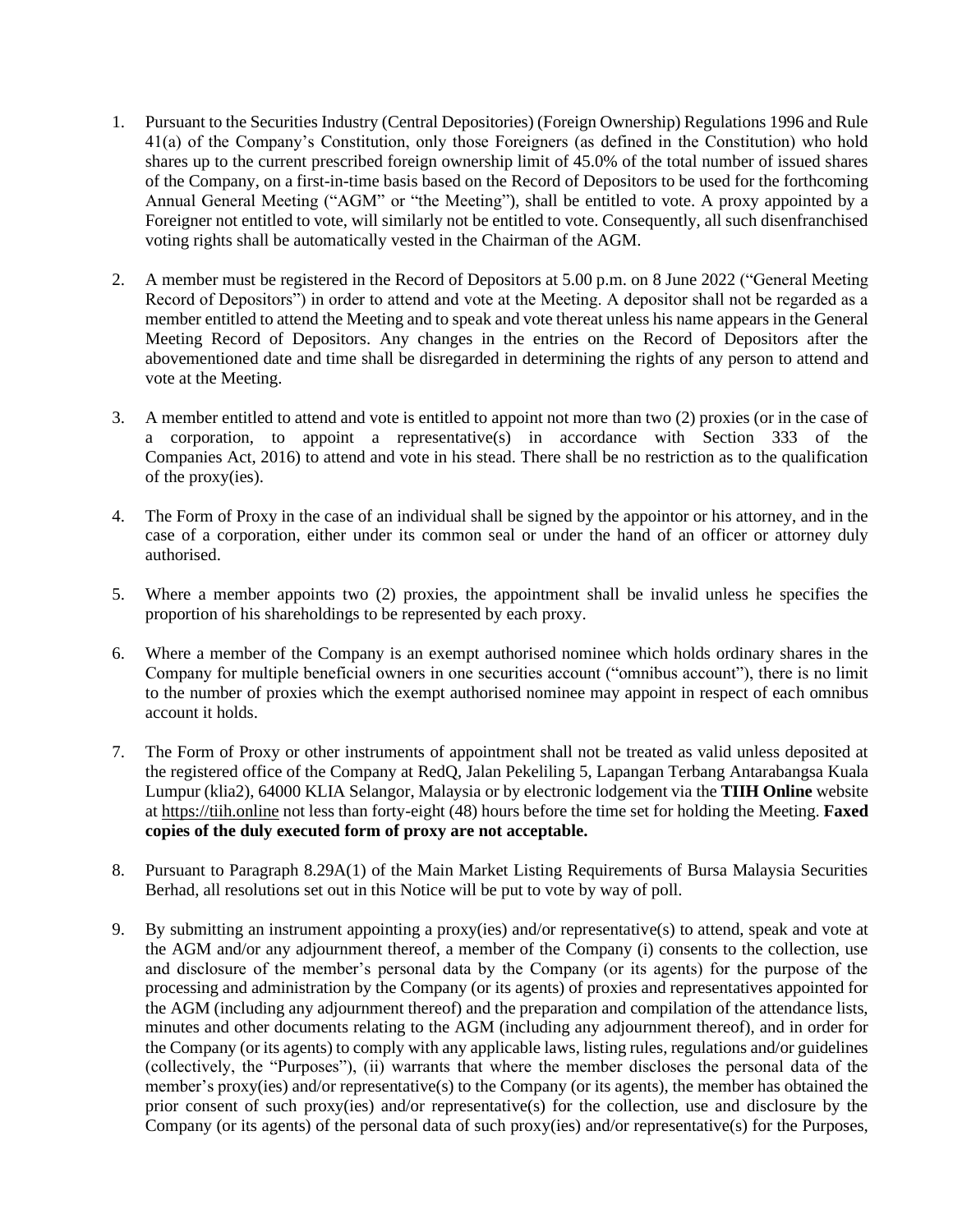and (iii) agrees that the member will indemnify the Company in respect of any penalties, liabilities, claims, demands, losses and damages as a result of the member's breach of warranty.

### **EXPLANATORY NOTES:**

### **A. Audited Financial Statements together with the Reports of the Directors and Auditors thereon for the financial year ended 31 December 2021**

This Agenda item is meant for discussion only in accordance with Sections 248(2) and 340(1) of the Companies Act, 2016 ("the Act"). The audited financial statements do not require the formal approval of shareholders and hence, the matter will not be put forward for voting.

### **B. To approve the Non-Executive Directors' Remuneration for the period from 17 June 2022 until the next Annual General Meeting ("AGM") of the Company to be held in the year 2023 (Ordinary Resolution 1)**

The Board of Directors ("Directors") recommended that the Non-Executive Directors' Remuneration for the period from 17 June 2022 or any adjournment thereof until the next AGM of the Company to be held in the year 2023 shall remain unchanged as per the financial year ended 31 December 2021, as shown below:-

| <b>Non-Executive Directors' Fees</b>            | <b>Non-Executive</b>                           | <b>Per Non-Executive</b>  |
|-------------------------------------------------|------------------------------------------------|---------------------------|
| (per annum)                                     | <b>Chairman</b>                                | <b>Director/Per other</b> |
|                                                 | (RM)                                           | <b>Committee Member</b>   |
|                                                 |                                                | (RM)                      |
| <b>Board of Directors</b>                       | N/A                                            | 262,500                   |
| <b>Audit Committee</b>                          | 75,000                                         | 60,000                    |
| Nomination and Remuneration Committee           | 55,000                                         | 35,000                    |
| <b>Safety Review Board</b>                      | 55,000                                         | 35,000                    |
| Risk Management and Sustainability Committee    | 55,000                                         | 35,000                    |
|                                                 |                                                |                           |
| <b>Non-Executive Directors' Benefits</b>        |                                                |                           |
| (per attendance by each Director or committee)  |                                                |                           |
| member)                                         |                                                |                           |
|                                                 | <b>Board of Directors</b>                      | <b>Board Committees</b>   |
|                                                 | (RM)                                           | (RM)                      |
| Meeting allowance                               | 2,000                                          | 2,000                     |
| <b>Other Non-Executive Directors' Benefits</b>  |                                                |                           |
| Insurance premiums on medical coverage, and     | Up to a total amount of RM100,000 for all Non- |                           |
| other claimable expenses incurred in the course | Executive Directors.                           |                           |
| of carrying out their duties.                   |                                                |                           |

The shareholders' approval being sought under **Ordinary Resolution 1** is for the payment of the remuneration to the Non-Executive Directors of the Company for the period from 17 June 2022 or any adjournment thereof up to the next AGM of the Company to be held in the year 2023 in accordance with the remuneration structure as set out above, and to authorise the Board of Directors to disburse the fees on a monthly basis.

In view of the significant impact of the COVID-19 pandemic and the difficult economic circumstances facing the aviation industry, the Non-Executive Directors of the Company had voluntarily offered to receive a 50% reduction in their fees for the period from 1 May 2020 until such time to be determined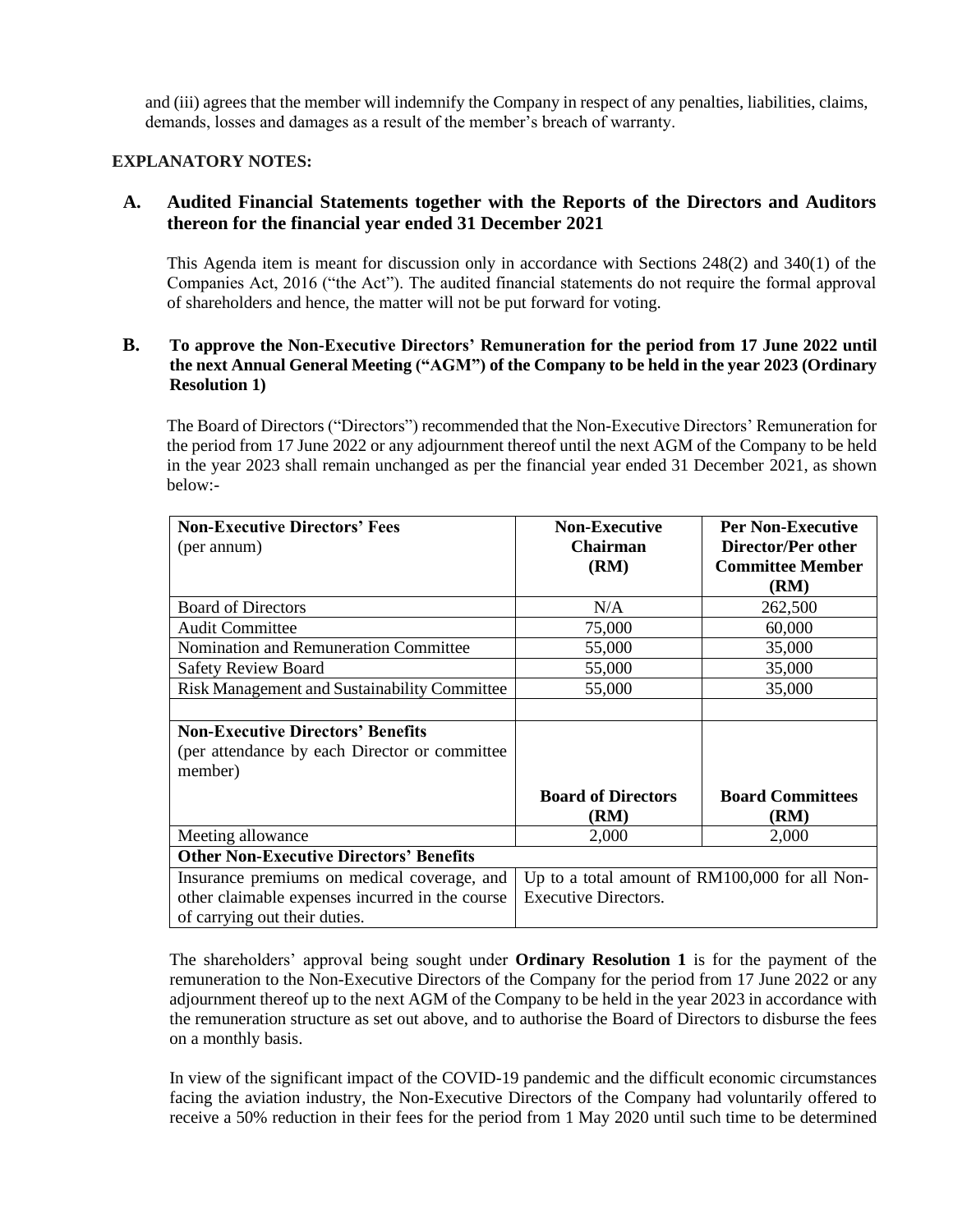by the Directors. The Nomination and Remuneration Committee ("NRC") had recommended, and the Directors affirmed that the voluntary 50% reduction in the Non-Executive Directors' fees shall cease with effect from 1 January 2022 and accordingly, their fees as per the remuneration structure approved by the shareholders of the Company at its Fourth AGM held on 22 July 2021 shall be paid in full with effect from 1 January 2022.

### **C. Re-election of Directors of the Company who retire by rotation pursuant to Rule 119 and Rule 124 of the Company's Constitution and who being eligible had offered themselves for re-election (Ordinary Resolutions 2, 3 and 4)**

Dato' Abdel Aziz @ Abdul Aziz bin Abu Bakar and Dato' Fam Lee Ee (collectively "the retiring Directors") are due for retirement by rotation pursuant to Rule 119 of the Constitution of the Company, and being eligible, had offered themselves for re-election as Directors of the Company at the upcoming Fifth Annual General Meeting ("5th AGM") of the Company.

For the purpose of determining the eligibility of the retiring Directors to stand for re-election at the 5th AGM and in accordance with Practice 6.1 of the Malaysian Code on Corporate Governance 2021 ("MCCG"), the Board through its Nomination and Remuneration Committee ("NRC") had conducted an assessment of the Directors of the Company based on (i) performance and level of contribution to Board deliberation through their skills and experience; and (ii) level of objectivity, impartiality and their abilities to act in the best interest of the Company. The Board had endorsed the NRC's recommendation that the retiring Directors are eligible to stand for re-election based on the satisfactory findings of the last Board performance evaluation.

Rule 124 of the Constitution stipulates that the Directors may appoint a person who is willing to act as Director, either to fill a casual vacancy or as an additional Director, provided that the appointment does not cause the number of Directors to exceed any number fixed by or in accordance with the Company's Constitution as the maximum number of Directors. A Director so appointed shall hold office only until the next following annual general meeting and shall then be eligible for re-election.

Puan Surina binti Shukri was appointed as an Independent Non-Executive Director of Capital A with effect from 31 January 2022, and being eligible, she has offered herself for re-election in accordance with Rule 124 of the Company's Constitution.

Pursuant to Practice 5.7 of the MCCG, and Paragraph 8.27(2) and Appendix 8A of the MMLR of Bursa Securities, the profile of the Directors seeking re-election are set out in the Company's Annual Report 2021 and on its corporate website.

### **D. Authority to allot shares pursuant to Sections 75 and 76 of the Act (Ordinary Resolution 5)**

**Ordinary Resolution 6** if passed, will empower the Directors of the Company authority to issue ordinary shares in the Company at their discretion without having to first convene another general meeting provided that the aggregate number of shares issued pursuant to this resolution during the preceding 12 months does not exceed 10% of the total number of issued shares (excluding treasury shares) of the Company at any point of time ("Proposed 10% General Mandate"). The authority for the Proposed 10% General Mandate will, unless revoked or varied by the Company in a general meeting, expire at the conclusion of the next AGM of the Company or the expiration of the period within which the next AGM of the Company is required by law to be held, whichever is earlier.

The Proposed 10% General Mandate, if granted, will provide the flexibility to the Company for any future fund raising activities, including but not limited to further placing of shares for the purposes of funding future investment project(s), repayment of bank borrowing(s), working capital and/or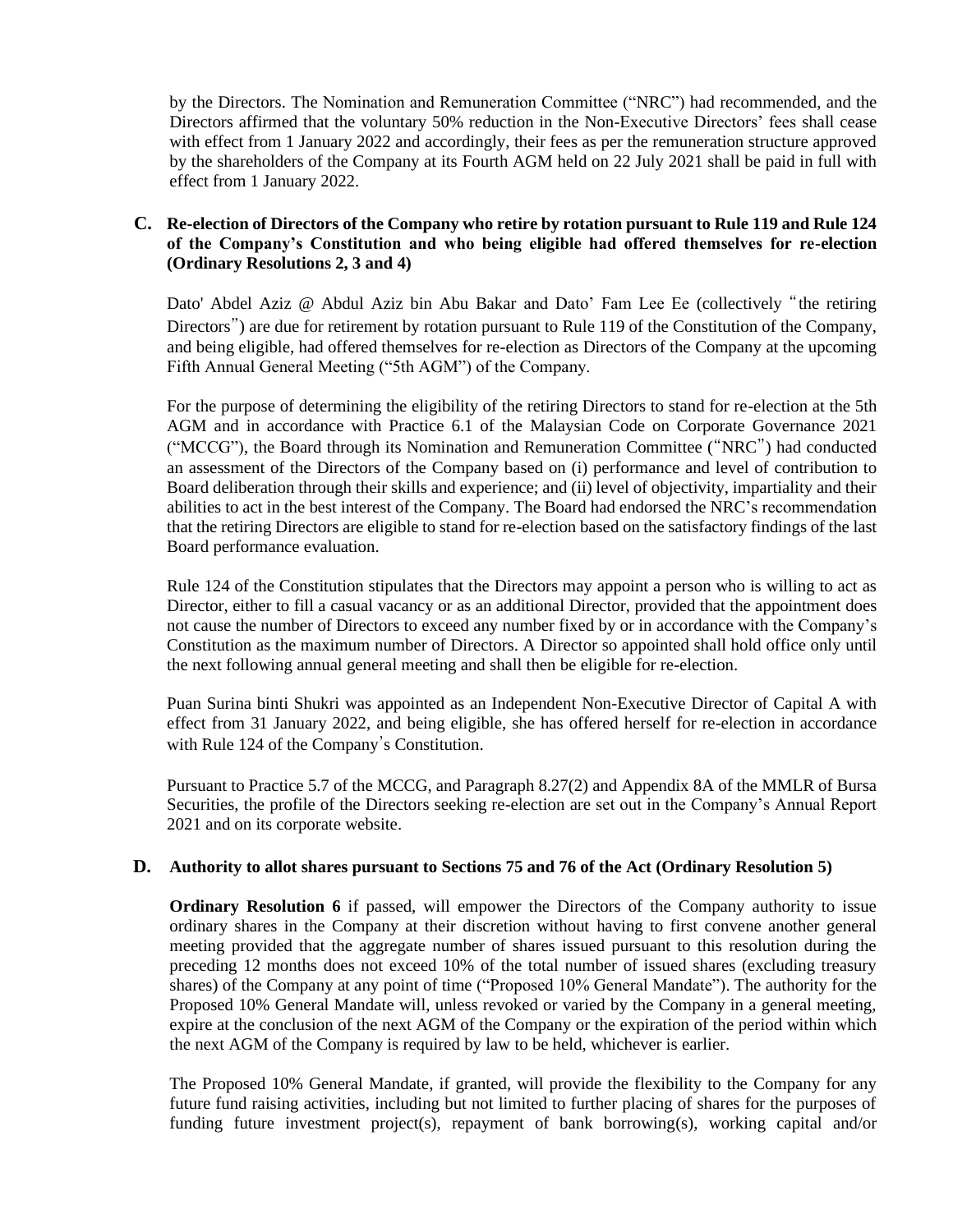acquisition(s), or such other application as the Directors may deem fit in the best interest of the Company, and thereby reducing administrative time and costs associated with the convening of additional shareholders' meeting(s).

### **E. Proposed Renewal of Existing Shareholders' Mandate and New Shareholders' Mandate for Recurrent Related Party Transactions of a Revenue or Trading Nature ("Proposed Mandate") (Ordinary Resolution 6)**

**Ordinary Resolution 7**, if passed, will allow the Group to enter into Recurrent Related Party Transactions of a revenue or trading nature pursuant to the provisions of the MMLR of Bursa Securities. Please refer to the Circular to Shareholders dated 29 April 2022 for further information.

### **F. Proposed Renewal of Share Buy-Back Authority of the Company (Ordinary Resolution 8)**

**Ordinary Resolution 8**, if passed, will empower the Company to purchase its own ordinary shares of up to 10% of the total number of issued shares of the Company through Bursa Securities as may be determined by the Directors of the Company at any time within the time stipulated by utilising the funds allocated out of the retained profits of the Company based on the latest audited financial statements and/or the latest management accounts (where applicable) available at the time of the purchase. Details of the Proposed Share Buy-Back are contained in the Statement to Shareholders dated 29 April 2022.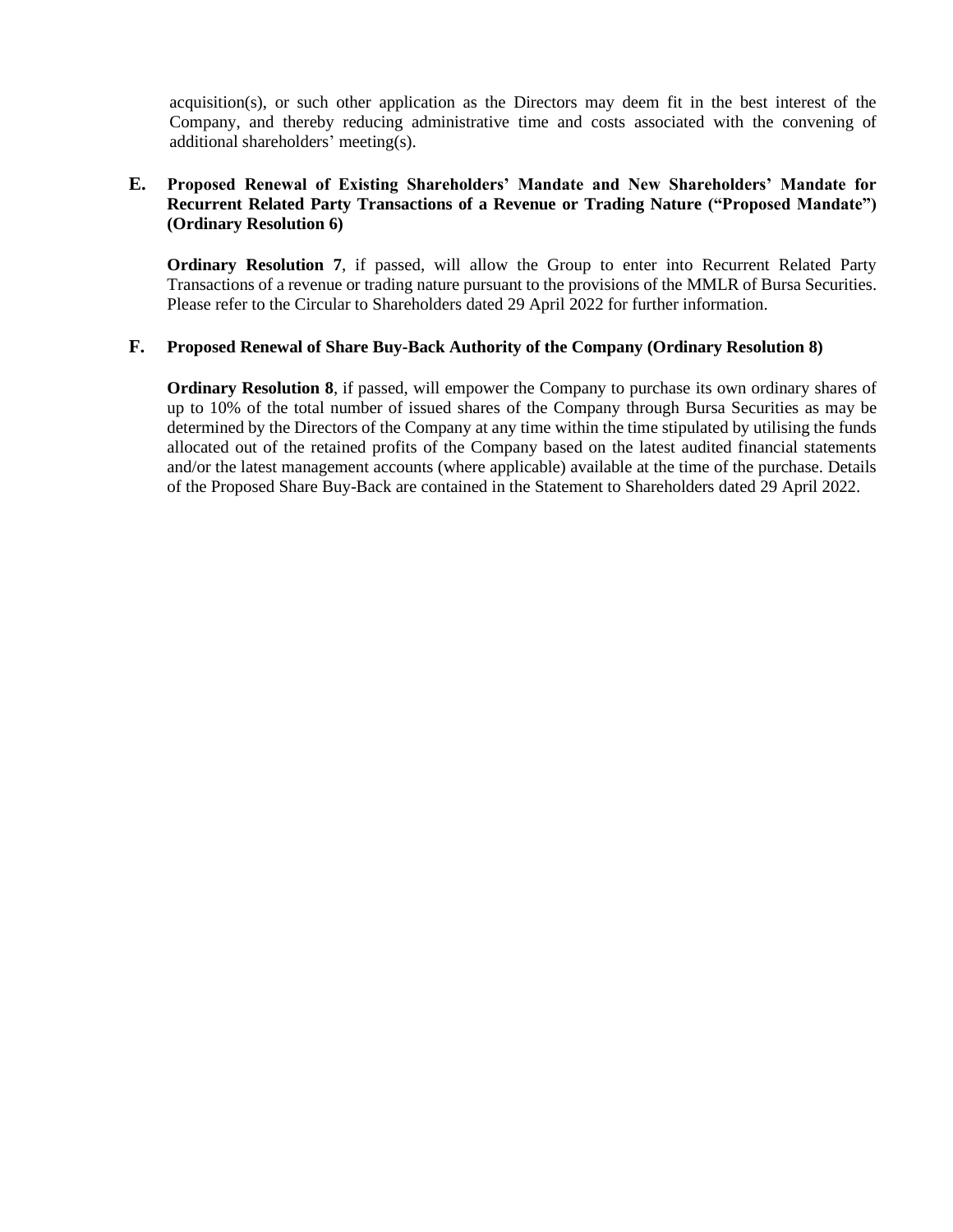## **CAPITAL A BERHAD**

| (FORMERLY KNOWN AS AIRASIA GROUP BERHAD) |  |  |  |                                                                                                                                                                                                                                                                                                                                    |  |
|------------------------------------------|--|--|--|------------------------------------------------------------------------------------------------------------------------------------------------------------------------------------------------------------------------------------------------------------------------------------------------------------------------------------|--|
|                                          |  |  |  | $\mathbf{A}$ $\mathbf{A}$ $\mathbf{A}$ $\mathbf{A}$ $\mathbf{A}$ $\mathbf{A}$ $\mathbf{A}$ $\mathbf{A}$ $\mathbf{A}$ $\mathbf{A}$ $\mathbf{A}$ $\mathbf{A}$ $\mathbf{A}$ $\mathbf{A}$ $\mathbf{A}$ $\mathbf{A}$ $\mathbf{A}$ $\mathbf{A}$ $\mathbf{A}$ $\mathbf{A}$ $\mathbf{A}$ $\mathbf{A}$ $\mathbf{A}$ $\mathbf{A}$ $\mathbf{$ |  |

[Registration No.: 201701030323 (1244493-V)]

("the Company")

Incorporated in Malaysia

**FORM OF PROXY**

|    | (FULL NAME AS PER NRIC/CERTIFICATE OF INCORPORATION IN BLOCK LETTERS) | (COMPULSORY)                                                                                                                                                                                                                  |
|----|-----------------------------------------------------------------------|-------------------------------------------------------------------------------------------------------------------------------------------------------------------------------------------------------------------------------|
|    |                                                                       |                                                                                                                                                                                                                               |
|    | (FULL ADDRESS)                                                        |                                                                                                                                                                                                                               |
|    |                                                                       |                                                                                                                                                                                                                               |
|    |                                                                       |                                                                                                                                                                                                                               |
|    | (FULL NAME IN BLOCK LETTERS)                                          |                                                                                                                                                                                                                               |
|    |                                                                       |                                                                                                                                                                                                                               |
|    | (COMPULSORY)                                                          | (FULL ADDRESS)                                                                                                                                                                                                                |
|    |                                                                       | example the example of the example of the example of the example of the example of the example of the example of the example of the example of the example of the example of the example of the example of the example of the |
|    |                                                                       |                                                                                                                                                                                                                               |
|    | (FULL NAME IN BLOCK LETTERS)                                          | (COMPULSORY)                                                                                                                                                                                                                  |
| of |                                                                       |                                                                                                                                                                                                                               |
|    | (FULL ADDRESS)                                                        |                                                                                                                                                                                                                               |
|    |                                                                       |                                                                                                                                                                                                                               |

\*or failing him/her, the Chairman of the Meeting, as my/our proxy(ies) to vote in my/our name and on my/our behalf at the Fifth Annual General Meeting ("5th AGM") of the Company to be conducted as a virtual meeting through live streaming from the Broadcast Venue at RedQ, Jalan Pekeliling 5, Lapangan Terbang Antarabangsa Kuala Lumpur (klia2), 64000 KLIA, Selangor Darul Ehsan, Malaysia using the Remote Participation and Voting facilities provided by Tricor Investor & Issuing House Services Sdn. Bhd. via the TIIH Online website a[t https://tiih.online](https://tiih.online/) on Thursday, 16 June 2022 at 10.00 a.m. and at any adjournment thereof, on the following resolutions referred to in the Notice of the 5th AGM, and to vote as indicated below:

#### **AGENDA**

| No. 1                   | To receive the Audited Financial Statements together with the Reports of the Directors and Auditors thereon |            |                |  |  |
|-------------------------|-------------------------------------------------------------------------------------------------------------|------------|----------------|--|--|
|                         | for the financial year ended 31 December 2021                                                               |            |                |  |  |
| <b>Resolutions</b>      | <b>Description</b>                                                                                          | <b>FOR</b> | <b>AGAINST</b> |  |  |
|                         | <b>Ordinary Business</b>                                                                                    |            |                |  |  |
| Ordinary                | To approve the Non-Executive Directors' Remuneration for the period from 17                                 |            |                |  |  |
| Resolution 1            | June 2022 until the next Annual General Meeting of the Company to be held in<br>the year 2023               |            |                |  |  |
| Ordinary                | To re-elect Dato' Abdel Aziz $\omega$ Abdul Aziz bin Abu Bakar as a Director of the                         |            |                |  |  |
| Resolution 2            | Company, who retires by rotation pursuant to Rule 119 of the Company's<br>Constitution                      |            |                |  |  |
| Ordinary                | To re-elect Dato' Fam Lee Ee as a Director of the Company, who retires by                                   |            |                |  |  |
| Resolution 3            | rotation pursuant to Rule 119 of the Company's Constitution                                                 |            |                |  |  |
| Ordinary                | To re-elect Surina binti Shukri as a Director of the Company, who retires by                                |            |                |  |  |
| Resolution 4            | rotation pursuant to Rule 124 of the Company's Constitution                                                 |            |                |  |  |
| Ordinary                | To re-appoint Ernst & Young PLT as Auditors of the Company and to authorise                                 |            |                |  |  |
| Resolution 5            | the Board of Directors to determine their remuneration                                                      |            |                |  |  |
| <b>Special Business</b> |                                                                                                             |            |                |  |  |
| Ordinary                | Authority to allot shares pursuant to Sections 75 and 76 of the Companies Act,                              |            |                |  |  |
| Resolution 6            | 2016                                                                                                        |            |                |  |  |
| Ordinary                | Proposed renewal of existing shareholders' mandate and new shareholders'                                    |            |                |  |  |
| Resolution 7            | mandate for Recurrent Related Party Transactions of a revenue or trading nature                             |            |                |  |  |
| Ordinary                | Proposed Renewal of Share Buy-Back Authority of the Company                                                 |            |                |  |  |
| <b>Resolution 8</b>     |                                                                                                             |            |                |  |  |

*(Please indicate with an "X" in the appropriate spaces how you wish your vote to be cast. If you do not do so, the proxy will vote or abstain from voting, as he/she thinks fit.)*

*\*Delete the words "or failing him/her, the Chairman of the Meeting" if not applicable.*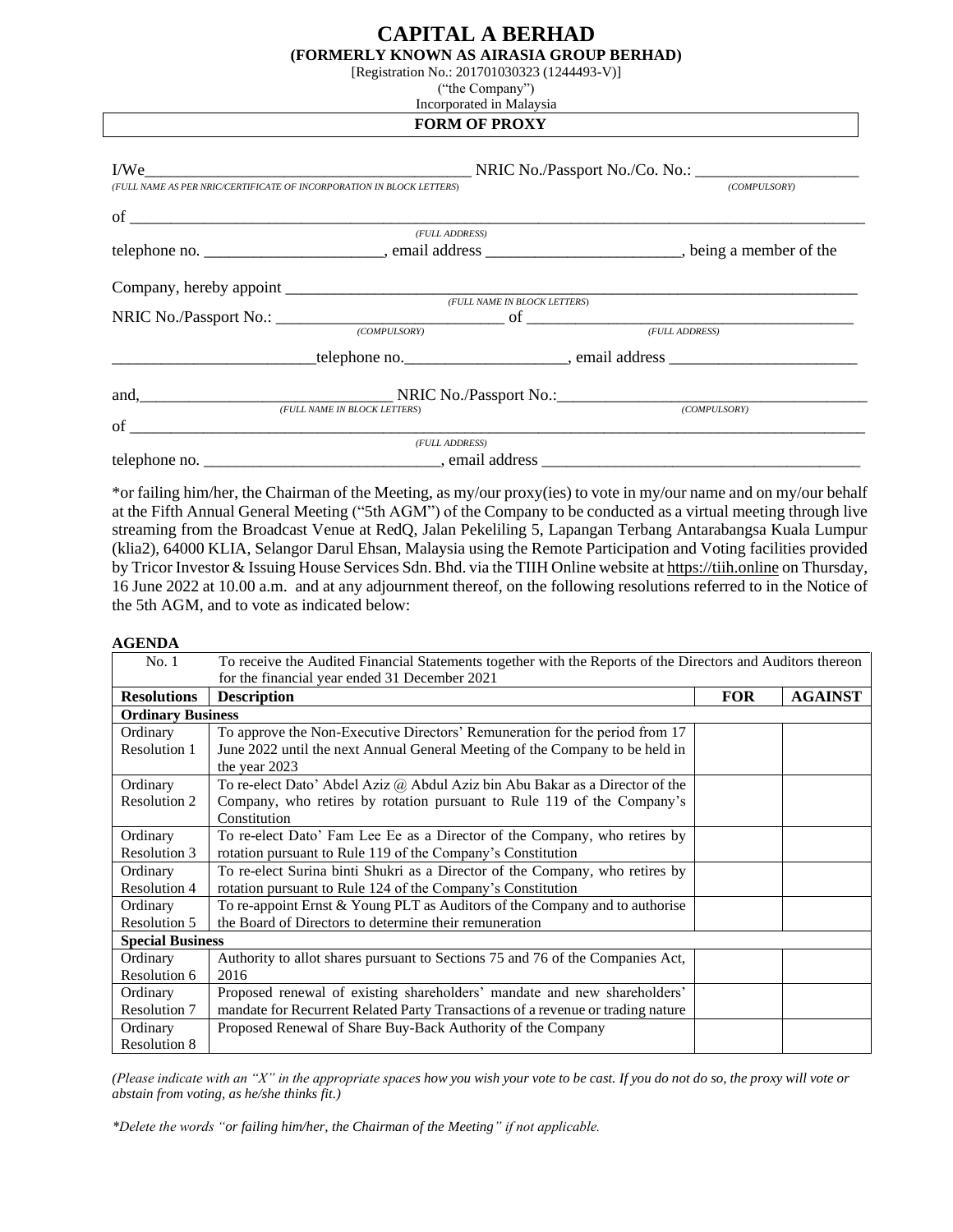| No. of shares held:                                      |                    |                            |            |
|----------------------------------------------------------|--------------------|----------------------------|------------|
| CDS Account No.:                                         |                    |                            |            |
| The proportion of my/our<br>holding to be represented by |                    | No.<br>οt<br><b>Shares</b> | Percentage |
| my/our proxies are as<br>follows:                        | <b>First Proxy</b> |                            |            |
|                                                          | Second Proxy       |                            |            |
| )ate:                                                    |                    |                            |            |

*\_\_\_\_\_\_\_\_\_\_\_\_\_\_\_\_\_\_\_\_\_\_\_\_\_\_\_\_\_\_\_\_\_\_\_\_\_\_\_\_\_*  $Signature(s)$  / *Common Seal of Members(s)* 

#### **VIRTUAL AGM**

- 1. As part of the measures by the Company to curb the spread of COVID-19 and taking into consideration the paramount safety and well-being of the Company's shareholders, the 5th AGM of the Company will be conducted as a virtual meeting through live streaming from the Broadcast Venue at RedQ, Jalan Pekeliling 5, Lapangan Terbang Antarabangsa Kuala Lumpur (klia2), 64000 KLIA, Selangor Darul Ehsan, Malaysia using the Remote Participation and Voting facilities provided by Tricor Investor & Issuing House Services Sdn. Bhd. via the **TIIH Online** website at **[https://tiih.online](https://tiih.online/)**. Please follow the procedures as set out in the **Administrative Note** which is available at the Company's website a[t https://capitala.airasia.com/home\\_ir.html](https://capitala.airasia.com/home_ir.html)
- 2. The Broadcast Venue is strictly for the purpose of complying with Section 327(2) of the Companies Act, 2016 which require the Chairperson of the meeting to be present at the main venue of the meeting.
- 3. Members and/or proxy(ies) and/or corporate representative(s) and/or attorney(s) **WILL NOT BE ALLOWED** to be physically present at the Broadcast Venue on the day of the 5th AGM, instead are to attend, speak (including posing questions to the Board of Directors via real time submission of typed texts) and vote (collectively, participate) remotely at the 5th AGM via the RPV provided by Tricor Investor & Issuing House Services Sdn. Bhd.

#### **Notes to Form of Proxy**

- 1. Pursuant to the Securities Industry (Central Depositories) (Foreign Ownership) Regulations 1996 and Rule 41(a) of the Company's Constitution, only those Foreigners (as defined in the Constitution) who hold shares up to the current prescribed foreign ownership limit of 45.0% of the total number of issued shares of the Company, on a first-in-time basis based on the Record of Depositors to be used for the forthcoming Annual General Meeting ("AGM" or "the Meeting"), shall be entitled to vote. A proxy appointed by a Foreigner not entitled to vote, will similarly not be entitled to vote. Consequently, all such disenfranchised voting rights shall be automatically vested in the Chairman of the AGM.
- 2. A member must be registered in the Record of Depositors at 5.00 p.m. on 8 June 2022 ("General Meeting Record of Depositors") in order to attend and vote at the Meeting. A depositor shall not be regarded as a member entitled to attend the Meeting and to speak and vote thereat unless his name appears in the General Meeting Record of Depositors. Any changes in the entries on the Record of Depositors after the abovementioned date and time shall be disregarded in determining the rights of any person to attend and vote at the Meeting.
- 3. A member entitled to attend and vote is entitled to appoint not more than two (2) proxies (or in the case of a corporation, to appoint a representative(s) in accordance with Section 333 of the Companies Act, 2016) to attend and vote in his stead. There shall be no restriction as to the qualification of the proxy(ies).
- 4. The Form of Proxy in the case of an individual shall be signed by the appointor or his attorney, and in the case of a corporation, either under its common seal or under the hand of an officer or attorney duly authorised.
- 5. Where a member appoints two (2) proxies, the appointment shall be invalid unless he specifies the proportion of his shareholdings to be represented by each proxy.
- 6. Where a member of the Company is an exempt authorised nominee which holds ordinary shares in the Company for multiple beneficial owners in one securities account ("omnibus account"), there is no limit to the number of proxies which the exempt authorised nominee may appoint in respect of each omnibus account it holds.
- 7. The Form of Proxy or other instruments of appointment shall not be treated as valid unless deposited at the registered office of the Company at RedQ, Jalan Pekeliling 5, Lapangan Terbang Antarabangsa Kuala Lumpur (klia2), 64000 KLIA Selangor, Malaysia or by electronic lodgement via the **TIIH Online** website at [https://tiih.online](https://tiih.online/) not less than forty-eight (48) hours before the time set for holding the Meeting. **Faxed copies of the duly executed form of proxy are not acceptable.**
- 8. Pursuant to Paragraph 8.29A(1) of the Main Market Listing Requirements of Bursa Malaysia Securities Berhad, all resolutions set out in this Notice will be put to vote by way of poll.

#### **Personal data privacy notice:**

By submitting an instrument appointing a proxy(ies) and/or representative(s) to attend, speak and vote at the AGM and/or any adjournment thereof, a member of the Company (i) consents to the collection, use and disclosure of the member's personal data by the Company (or its agents) for the purpose of the processing and administration by the Company (or its agents) of proxies and representatives appointed for the AGM (including any adjournment thereof) and the preparation and compilation of the attendance lists, minutes and other documents relating to the AGM (including any adjournment thereof), and in order for the Company (or its agents) to comply with all applicable laws, listing rules, regulations and/or guidelines (collectively, the "Purposes"), (ii) warrants that where the member discloses the personal data of the member's proxy(ies) and/or representative(s) to the Company (or its agents), the member has obtained the prior consent of such proxy(ies) and/or representative(s) for the collection, use and disclosure by the Company (or its agents) of the personal data of such proxy(ies) and/or representative(s) for the Purposes, and (iii) agrees that the member will fully and wholly indemnify the Company on full indemnity basis (whether demanded or not) in respect of penalties, liabilities, claims, demands, losses and damages as a result of the member's breach of the warranty.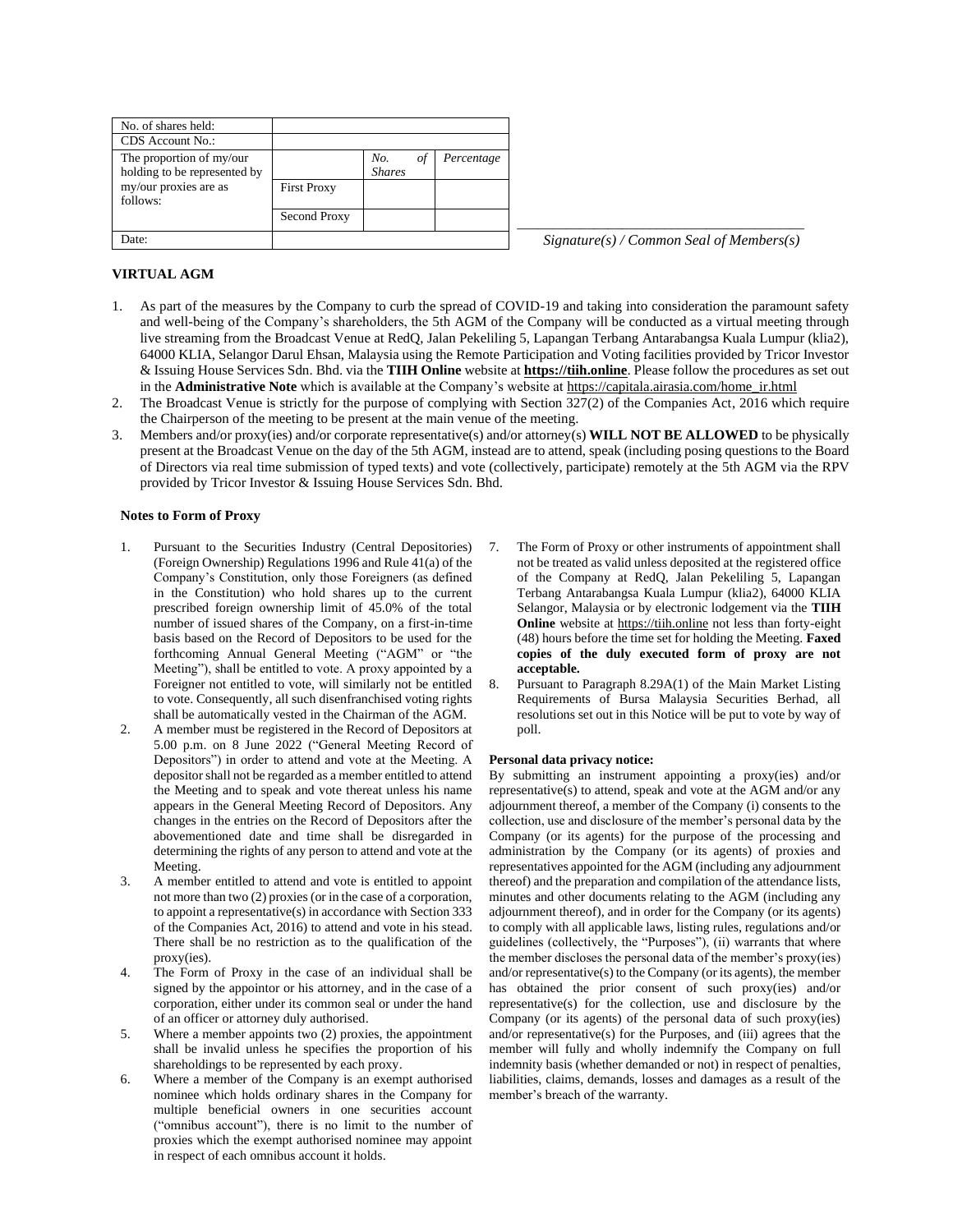Please fold here

**Stamp** 

The Company Secretary **CAPITAL A BERHAD (FORMERLY KNOWN AS AIRASIA GROUP BERHAD)** [Registration No.: 201701030323 (1244493-V)]

RedQ, Jalan Pekeliling 5 Lapangan Terbang Antarabangsa Kuala Lumpur (klia2), 64000 KLIA Selangor Darul Ehsan, Malaysia

Please fold here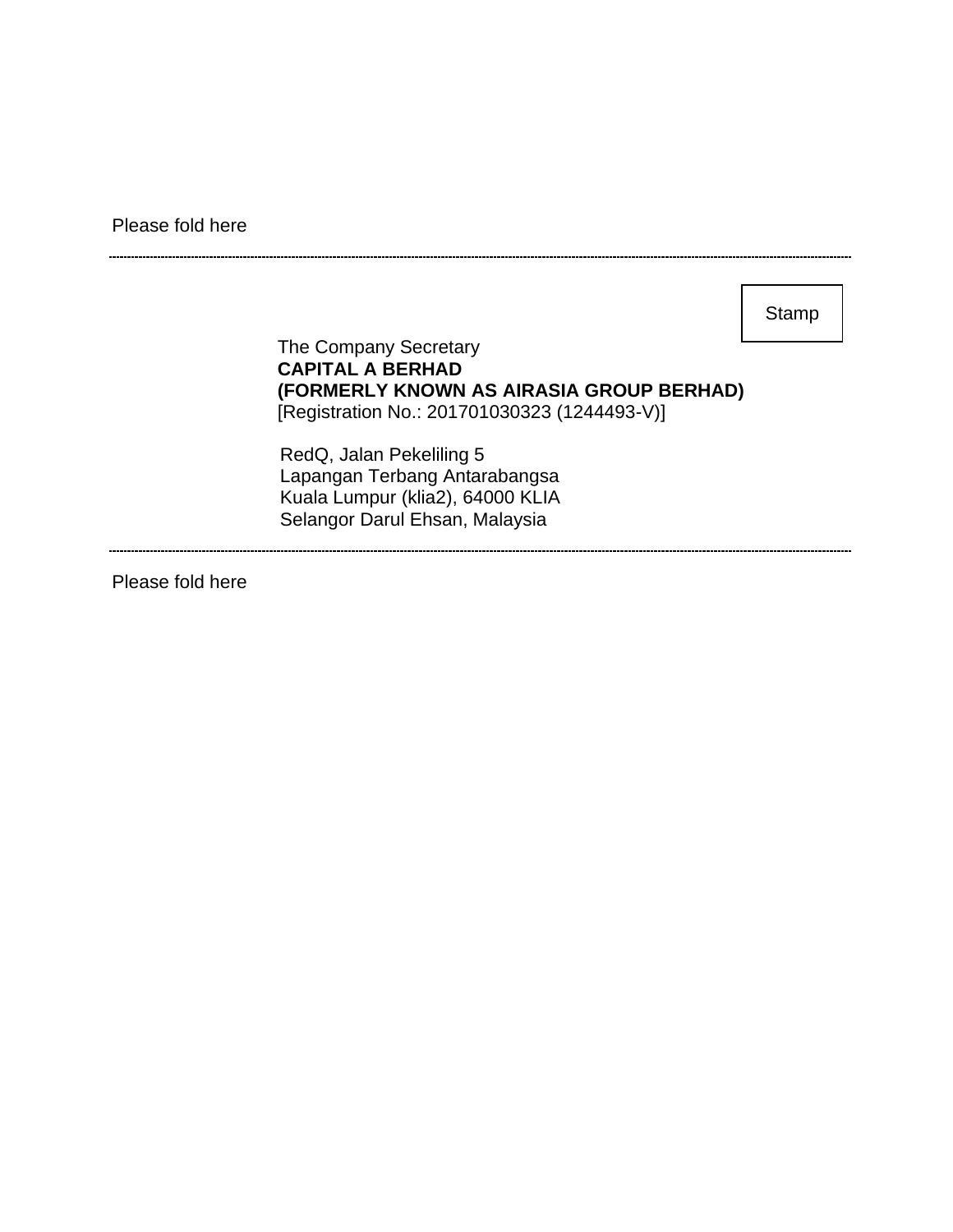

## **CAPITAL A BERHAD (FORMERLY KNOWN AS AIRASIA GROUP BERHAD)**

("Capital A" or the "Company") [Registration No.: 201701030323 (1244493-V)] (Incorporated in Malaysia)

## **ADMINISTRATIVE NOTE FIFTH ANNUAL GENERAL MEETING OF CAPITAL A**

| <b>Date</b>             |    | : Thursday, 16 June 2022                           |
|-------------------------|----|----------------------------------------------------|
| <b>Time</b>             | ÷. | 10.00 a.m.                                         |
| <b>Broadcast Venue</b>  | ÷. | RedQ, Jalan Pekeliling 5                           |
|                         |    | Lapangan Terbang Antarabangsa Kuala Lumpur (klia2) |
|                         |    | 64000 KLIA                                         |
|                         |    | Selangor Darul Ehsan, Malaysia                     |
| <b>Meeting Platform</b> |    | https://tiih.online                                |

### **MODE OF MEETING**

As part of the measures taken by the Company to curb the spread of Covid-19 and taking into consideration the paramount safety and well-being of the members of the Company, the Fifth Annual General Meeting ("AGM") of the Company will be conducted as a virtual meeting through live streaming from the Broadcast Venue using the Remote Participation and Voting ("**RPV**") facilities provided by Tricor Investor & Issuing House Services Sdn. Bhd. ("**Tricor**") via the **TIIH Online** website at [https://tiih.online.](https://tiih.online/)

The Broadcast Venue is strictly for the purpose of complying with Section 327(2) of the Companies Act, 2016 which require the Chairperson of the meeting to be present at the main venue of the meeting.

### **REMOTE PARTICIPATION AND VOTING FACILITIES ("RPV")**

Members and/or proxy(ies) and/or corporate representative(s) and/or attorney(s) **WILL NOT BE ALLOWED** to be physically present at the Broadcast Venue on the day of the AGM, instead are to attend, speak (including posing questions to the Board of Directors ("Board") via real time submission of typed texts) and vote (collectively, "participate") remotely at the AGM via the RPV provided by Tricor via its **TIIH Online** website at [https://tiih.online.](https://tiih.online/)

Members who appoint proxies to participate at the AGM via RPV must ensure that the duly executed Form of Proxy is deposited in a hard copy form at the registered office of the Company at RedQ, Jalan Pekeliling 5, Lapangan Terbang Antarabangsa Kuala Lumpur (klia2), 64000 KLIA Selangor, Malaysia ("Registered Office") or by electronic lodgement via **TIIH Online** website at [https://tiih.online](https://tiih.online/) not later than **10.00 a.m. on Tuesday, 14 June 2022**. **Faxed copies of the duly executed form of proxy are not acceptable.**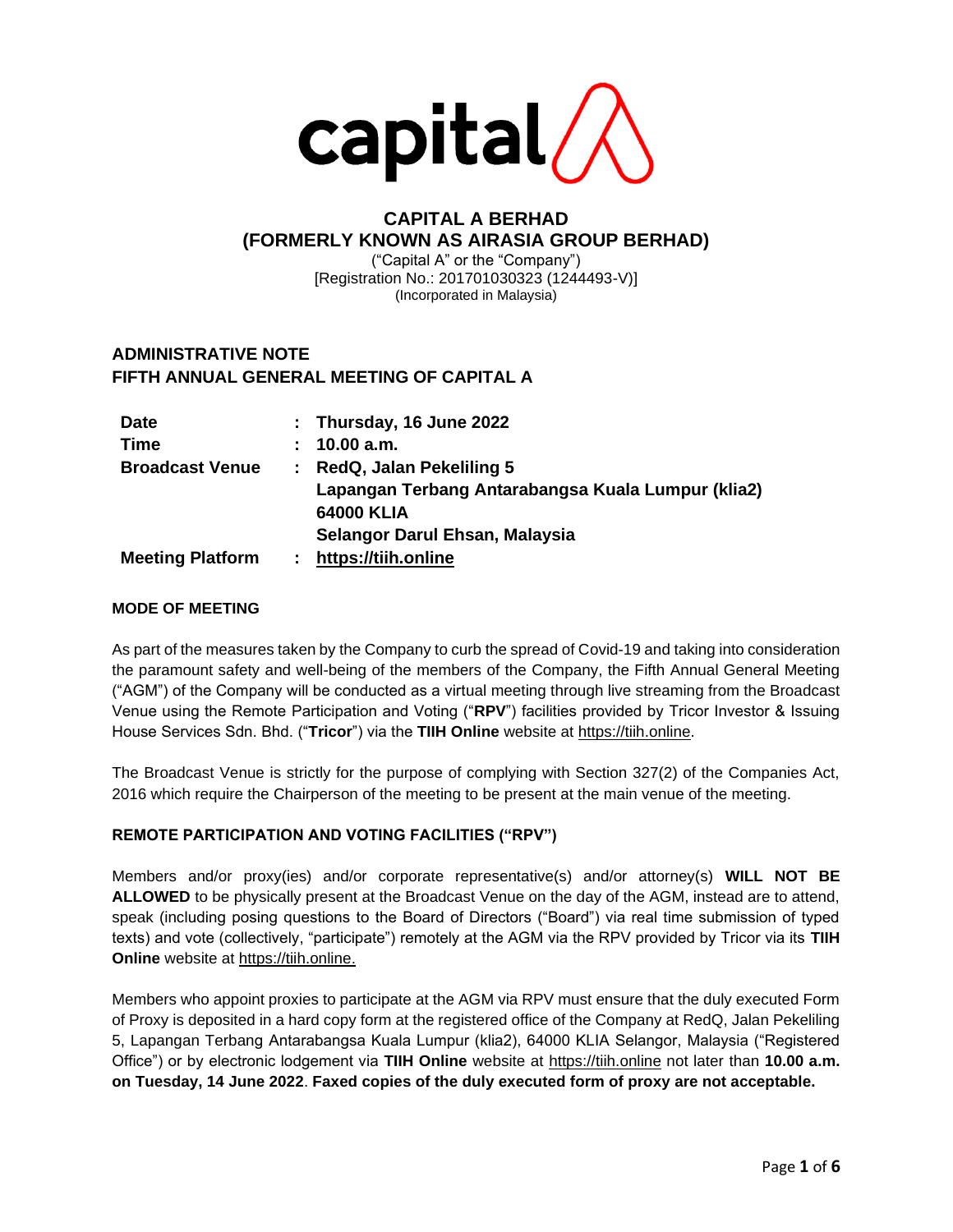Authorised representatives of corporate members must deposit their original or duly certified certificate of appointment of authorised representative at the Registered Office not later than **10.00 a.m. on Tuesday, 14 June 2022** to participate via RPV at the AGM.

Attorneys appointed by power of attorney are to deposit their power of attorney at the Registered Office not later than **10.00 a.m. on Tuesday, 14 June 2022** to participate via RPV at the AGM.

### **A member who has appointed a proxy or authorised representative or attorney to participate in the AGM via RPV must request his/her proxy or authorised representative or attorney to register himself/herself for RPV at the TIIH Online website at [https://tiih.online.](https://tiih.online/)**

As the AGM of Capital A will be conducted as a virtual meeting, members who are unable to participate in this AGM may appoint the Chairman of the meeting as his/her proxy and indicate the voting instructions in the Form of Proxy.

### **PROCEDURES FOR REMOTE PARTICIPATION AND VOTING VIA RPV**

Members/proxies/corporate representatives/attorneys who wish to participate remotely at the AGM using the RPV are to follow the requirements and procedures as summarised below:

|     | Procedure                                     | <b>Action</b>                                                                                                                                                                                                                                                                                                                                                                                                                                                                                                                                                                                                                                                                                                                                                                                                                                                                                                                                                                                                                                                                                                                                                                                                                      |
|-----|-----------------------------------------------|------------------------------------------------------------------------------------------------------------------------------------------------------------------------------------------------------------------------------------------------------------------------------------------------------------------------------------------------------------------------------------------------------------------------------------------------------------------------------------------------------------------------------------------------------------------------------------------------------------------------------------------------------------------------------------------------------------------------------------------------------------------------------------------------------------------------------------------------------------------------------------------------------------------------------------------------------------------------------------------------------------------------------------------------------------------------------------------------------------------------------------------------------------------------------------------------------------------------------------|
|     | <b>BEFORE THE DAY OF AGM</b>                  |                                                                                                                                                                                                                                                                                                                                                                                                                                                                                                                                                                                                                                                                                                                                                                                                                                                                                                                                                                                                                                                                                                                                                                                                                                    |
| (a) | Register as a user<br>with TIIH Online        | Using your computer, access the website at https://tiih.online.<br>$\bullet$<br>Register as a user under "e-Services" select "Create Account by<br>Individual Holder". Refer to the tutorial guide posted on the<br>homepage for assistance.<br>Registration as a user will be approved within one (1) working day<br>$\bullet$<br>and you will be notified via e-mail.<br>If you are already a user with TIIH Online, you are not required to<br>$\bullet$<br>register again. You will receive an e-mail to notify you that the<br>remote participation is available for registration at TIIH Online.                                                                                                                                                                                                                                                                                                                                                                                                                                                                                                                                                                                                                             |
| (b) | Submit your request<br>to attend AGM remotely | Registration is open from 10.00 a.m. on Friday, 29 April 2022<br>$\bullet$<br>until the day of the AGM on Thursday, 16 June 2022.<br>Member(s) or proxy(ies) or corporate representative(s) or<br>attorney(s) are required to pre-register their attendance for the<br>AGM to ascertain their eligibility to participate at the AGM using<br>the RPV.<br>Login with your user ID and password and select the corporate<br>$\bullet$<br>event: "(REGISTRATION) CAPITAL A 5TH AGM".<br>Read and agree to the Terms & Conditions and confirm the<br>$\bullet$<br>Declaration.<br>Select "Register for Remote Participation and Voting".<br>٠<br>Review your registration and proceed to register.<br>$\bullet$<br>System will send an e-mail to notify that your registration for<br>$\bullet$<br>remote participation is received and will be verified.<br>After verification of your registration against the General Meeting<br>$\bullet$<br>Record of Depositors as of 8 June 2022, the system will send you<br>an e-mail after 14 June 2022 to approve or reject your<br>registration for remote participation.<br>(Note: Please allow sufficient time for approval of new user of TIIH<br>Online and registration for the RPV). |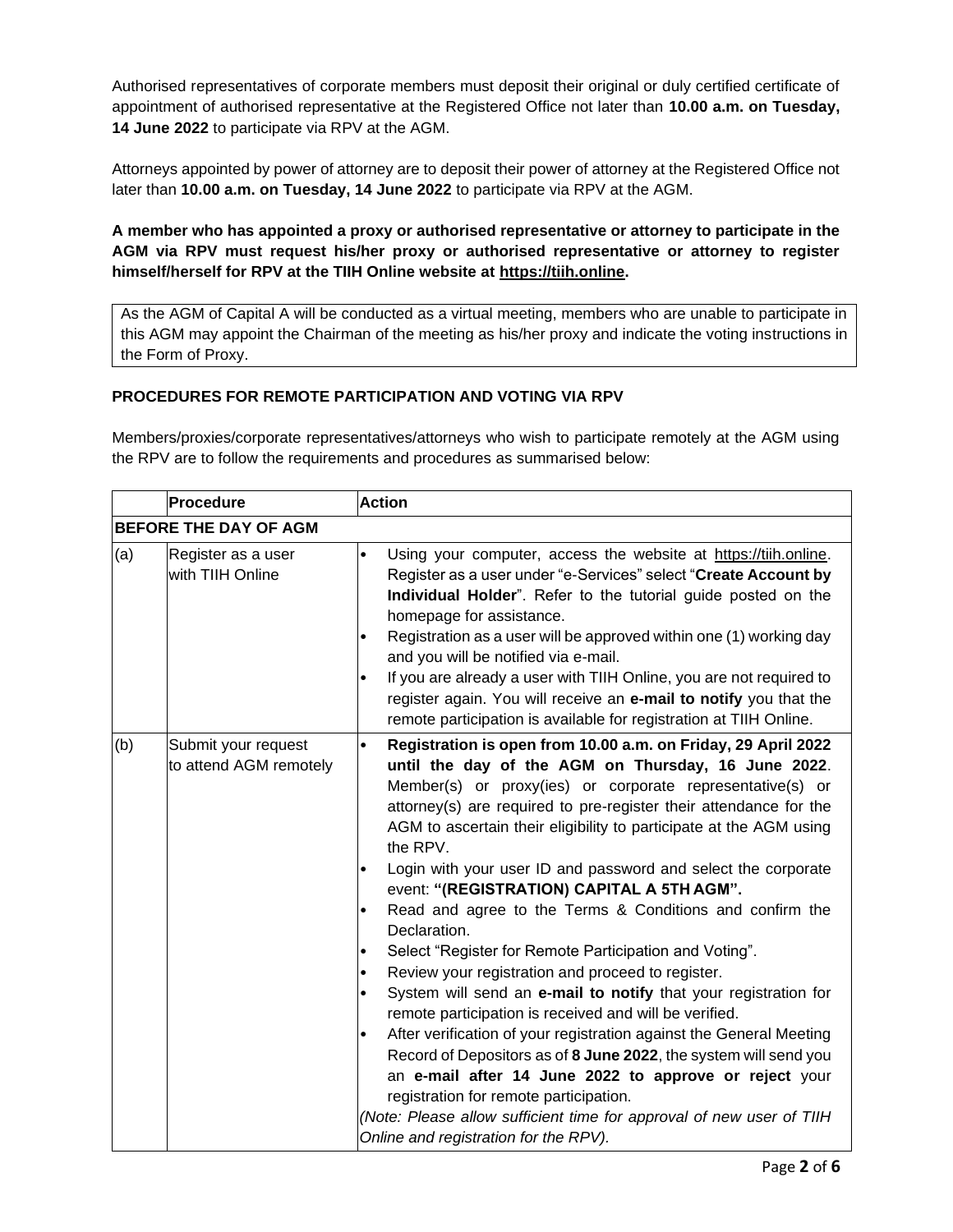|     | ON THE DAY OF THE AGM (THURSDAY, 16 JUNE 2022) |                                                                            |                                                                                                                                                                                                                                                                                                                                                                                                                                                                                                                                                                                                                                        |  |  |
|-----|------------------------------------------------|----------------------------------------------------------------------------|----------------------------------------------------------------------------------------------------------------------------------------------------------------------------------------------------------------------------------------------------------------------------------------------------------------------------------------------------------------------------------------------------------------------------------------------------------------------------------------------------------------------------------------------------------------------------------------------------------------------------------------|--|--|
| (c) | Login to TIIH Online                           | $\bullet$                                                                  | Login with your user ID and password for remote participation at<br>the AGM at any time from 9.00 a.m., i.e. one (1) hour before the<br>commencement of the AGM on Thursday, 16 June 2022 at<br>10.00 a.m.                                                                                                                                                                                                                                                                                                                                                                                                                             |  |  |
| (d) | Participate through<br>Live Streaming          | $\bullet$<br>$\bullet$                                                     | Select the corporate event: "(LIVE STREAM MEETING)<br><b>CAPITAL A 5TH AGM</b> " to engage in the proceedings of the AGM<br>remotely.<br>If you have any question for the Chairman/Board, you may use<br>the query box to transmit your question. The Chairman/Board will<br>endeavour to respond to questions submitted by remote<br>participants during the AGM. If there is time constraint, the<br>responses will be e-mailed to you earliest possible, after the<br>AGM.                                                                                                                                                          |  |  |
| (e) | <b>Online Remote Voting</b>                    | $\bullet$<br>$\bullet$<br>$\bullet$<br>$\bullet$<br>$\bullet$<br>$\bullet$ | Voting session via the RPV commences from 10.00 a.m. on<br>Thursday, 16 June 2022 until a time when the Chairman<br>announces the completion of the voting session of the AGM.<br>Select the corporate event: "(REMOTE VOTING) CAPITAL A<br>5TH AGM" or if you are on the live stream meeting page, you can<br>select the "GO TO REMOTE VOTING PAGE" button below the<br>Query Box.<br>Read and agree to the Terms & Conditions and confirm the<br>Declaration.<br>Select the CDS account that represents your shareholdings.<br>Indicate your votes for the resolutions that are tabled for voting.<br>Confirm and submit your votes. |  |  |
| (f) | End of remote<br>participation                 | $\bullet$                                                                  | Upon the announcement by the Chairman on the closure of the<br>AGM, the live streaming will end.                                                                                                                                                                                                                                                                                                                                                                                                                                                                                                                                       |  |  |

### **Note to users of the RPV:**

- 1. Should your application to join the AGM be approved, we will make available to you the rights to join the live streamed meeting and to vote remotely. Your login to TIIH Online on the day of the AGM will indicate your presence at the virtual meeting.
- 2. The quality of your connection to the live broadcast is dependent on the bandwidth and stability of the internet connection at your location and the device you use.
- 3. In the event you encounter any issues with logging-in, connection to the live streamed meeting or online voting, kindly call the Tricor Help Line at 011-40805616 / 011-40803168 / 011-40803169 / 011-40803170 or e-mail to [tiih.online@my.tricorglobal.com](mailto:tiih.online@my.tricorglobal.com) for assistance.

### **NO DOOR GIFT/FOOD VOUCHER**

There will be **no distribution of door gifts or food vouchers** as the AGM is conducted as a virtual meeting.

We would like to thank our members for your kind cooperation and understanding during these challenging times.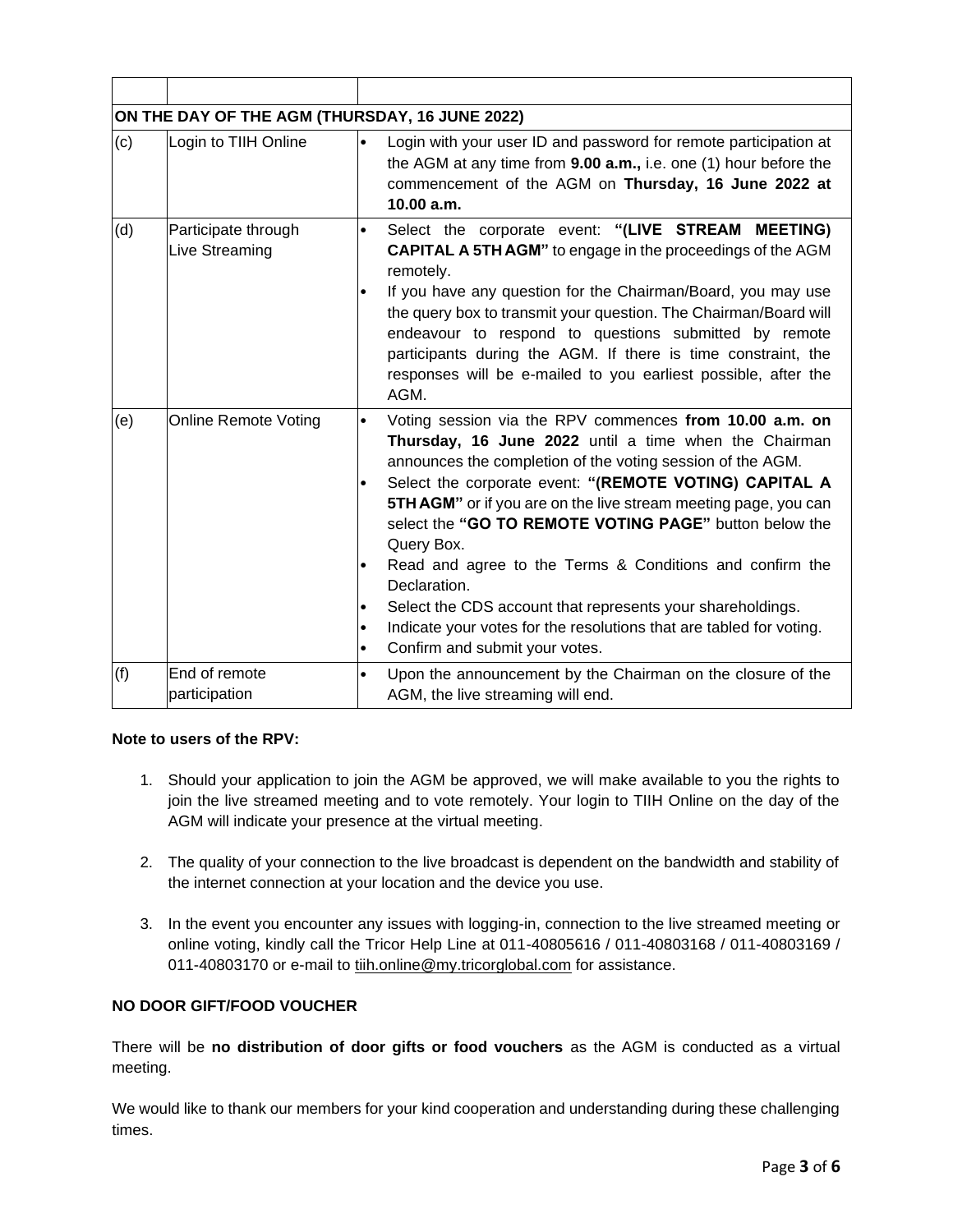### **GENERAL MEETING RECORD OF DEPOSITORS ("ROD")**

● Only a depositor whose name appears on the **ROD as of 8 June 2022** shall be entitled to attend, speak and vote remotely or appoint proxies to attend, speak and/or vote remotely on his/her behalf at the AGM.

### **APPOINTMENT OF PROXY(IES) / CORPORATE REPRESENTATIVE(S) / ATTORNEY(S)**

- The AGM will be conducted as a virtual meeting via live streaming and online remote voting from the Broadcast Venue using the RPV. If you are unable to attend the AGM via RPV on Thursday, 16 June 2022, you may appoint the Chairman of the meeting as proxy and indicate the voting instructions in the Form of Proxy.
- Accordingly, the Form of Proxy and/or document relating to the appointment of proxy/corporate representative/attorney for the AGM whether in hard copy or by electronic means shall be deposited or submitted in the following manner not later than **10.00 a.m. on Tuesday, 14 June 2022**.

### (i) **In Hard Copy:**

By hand or post to the Registered Office of the Company at RedQ, Jalan Pekeliling 5, Lapangan Terbang Antarabangsa Kuala Lumpur (klia2), 64000 KLIA Selangor, Malaysia not less than fortyeight (48) hours before the time appointed for holding the AGM or any adjournment thereof, otherwise the Form of Proxy shall not be treated as valid.

#### (ii) **By Electronic Form:**

All members have the option to submit the Form of Proxy electronically via TIIH Online and the steps to submit are summarised below:

|     | <b>Procedure</b>                            | <b>Action</b>                                                                                                                                                                                                                                                                                                                                                                                                                                                                                                                                                                   |  |  |  |  |
|-----|---------------------------------------------|---------------------------------------------------------------------------------------------------------------------------------------------------------------------------------------------------------------------------------------------------------------------------------------------------------------------------------------------------------------------------------------------------------------------------------------------------------------------------------------------------------------------------------------------------------------------------------|--|--|--|--|
|     |                                             |                                                                                                                                                                                                                                                                                                                                                                                                                                                                                                                                                                                 |  |  |  |  |
| i.  | <b>Steps for Individual Members</b>         |                                                                                                                                                                                                                                                                                                                                                                                                                                                                                                                                                                                 |  |  |  |  |
| (a) | Register as a User<br>with TIIH Online      | Using your computer, please access the website at<br>$\bullet$<br>https://tiih.online. Register as a user under the "e-Services" select<br>"Create Account by Individual Holder". Please do refer to the<br>tutorial guide posted on the homepage for assistance.<br>Registration as a user will be approved within one (1) working<br>day and you will be notified via e-mail.<br>If you are already a user with TIIH Online, you are not required to<br>register again.                                                                                                       |  |  |  |  |
| (b) | Proceed with submission<br>of Form of Proxy | After the release of the Notice of AGM by the Company, login with<br>$\bullet$<br>your user name (i.e. email address) and password.<br>Select the corporate event: "CAPITAL A 5TH AGM - Submission<br>of Proxy Form".<br>Read and agree to the Terms & Conditions and confirm the<br>$\bullet$<br>Declaration.<br>Insert your CDS account number and indicate the number of<br>$\bullet$<br>shares for your proxy(s) to vote on your behalf.<br>Appoint your proxy(s) and insert the required details of your<br>proxy(s) or appoint the Chairman of the meeting as your proxy. |  |  |  |  |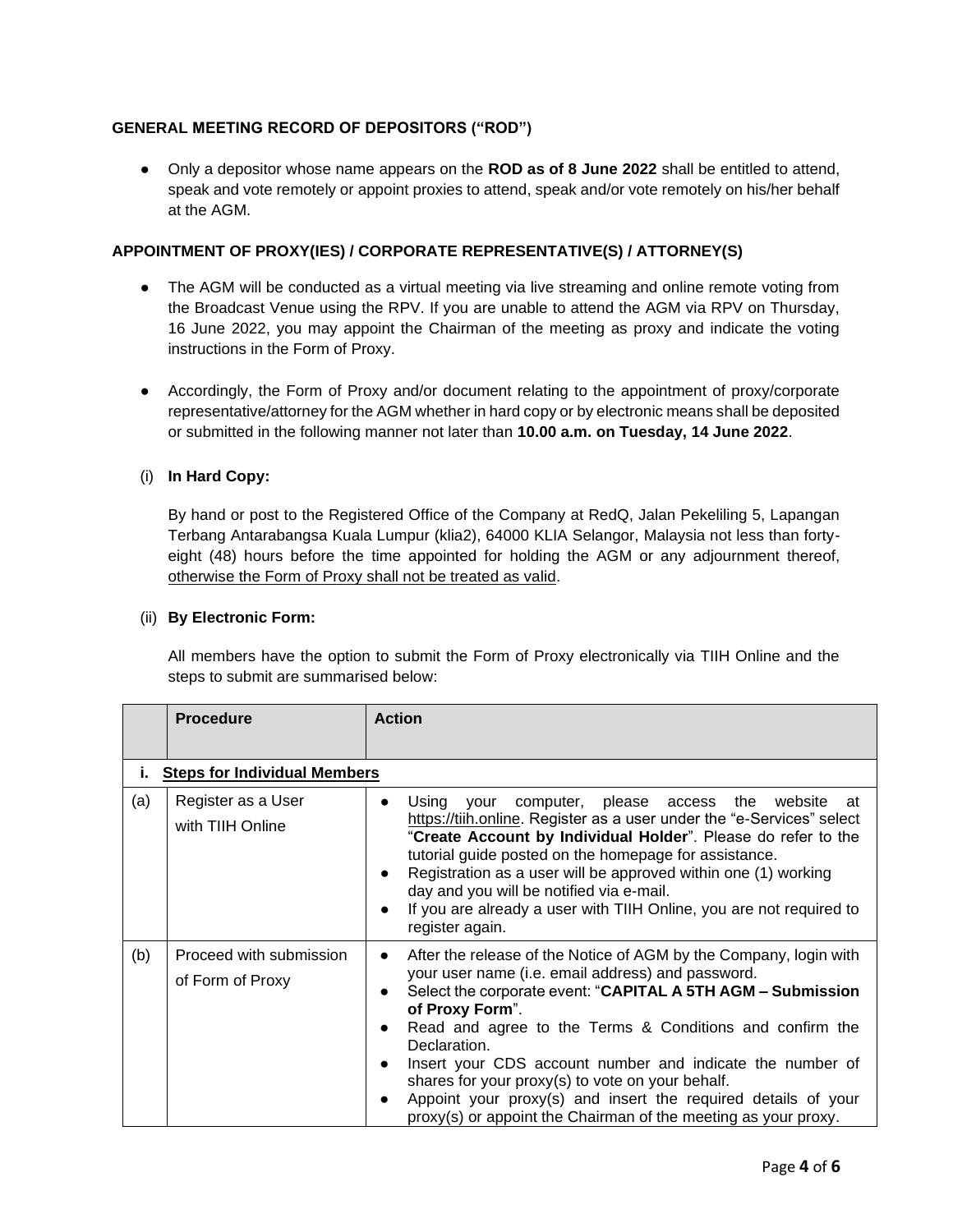|     |                                                       | Indicate your voting instructions for the resolutions that are tabled<br>$\bullet$<br>for voting - FOR or AGAINST, otherwise your proxy will decide<br>your vote.<br>Review and confirm your proxy(s) appointment.<br>Print Form of Proxy for your record.                                                                                                                                                                                                                                                                                                                                                                                                                                                                                                                                                                                                                                                                     |  |  |  |  |
|-----|-------------------------------------------------------|--------------------------------------------------------------------------------------------------------------------------------------------------------------------------------------------------------------------------------------------------------------------------------------------------------------------------------------------------------------------------------------------------------------------------------------------------------------------------------------------------------------------------------------------------------------------------------------------------------------------------------------------------------------------------------------------------------------------------------------------------------------------------------------------------------------------------------------------------------------------------------------------------------------------------------|--|--|--|--|
| ii. | <b>Steps for Corporation or Institutional Members</b> |                                                                                                                                                                                                                                                                                                                                                                                                                                                                                                                                                                                                                                                                                                                                                                                                                                                                                                                                |  |  |  |  |
| (a) | Register as a User<br>with TIIH Online                | Access TIIH online at https://tiih.online<br>$\bullet$<br>Under e-Services, the authorised or nominated representative of<br>$\bullet$<br>the corporation or institutional member selects "Create Account<br>by Representative of Corporate Holder".<br>Complete the registration form and upload the required<br>$\bullet$<br>documents.<br>Registration will be verified, and you will be notified by email within<br>$\bullet$<br>one (1) to two (2) working days.<br>Proceed to activate your account with the temporary password<br>$\bullet$<br>given in the email and re-set your own password.<br>(Note: The representative of a corporation or institutional member must<br>register as a user in accordance with the above steps before he/she<br>can subscribe to this corporate holder electronic proxy submission.<br>Please contact our Share Registrar if you need clarifications on the user<br>registration.) |  |  |  |  |
| (b) | Proceed with submission<br>of Form of Proxy           | Login to TIIH Online at https://tiih.online<br>$\bullet$<br>Select the corporate event: "CAPITAL A 5TH AGM - Submission<br>$\bullet$<br>of Proxy Form".<br>Read and agree to the Terms & Conditions and confirm the<br>$\bullet$<br>Declaration.<br>Proceed to download the file format for "Submission of Proxy<br>$\bullet$<br>Form" in accordance with the Guidance Note set therein.<br>Prepare the file for the appointment of proxies by inserting the<br>$\bullet$<br>required data.<br>Proceed to upload the duly completed proxy appointment file.<br>$\bullet$<br>Select "Submit" to complete your submission.<br>$\bullet$<br>Print the confirmation report of your submission for your record.<br>$\bullet$                                                                                                                                                                                                        |  |  |  |  |

### **POLL VOTING**

- The voting at the AGM will be conducted by poll in accordance with Paragraph 8.29A(1) of the Main Market Listing Requirements of Bursa Malaysia Securities Berhad.
- Members can proceed to vote on the resolutions via RPV at any time from the commencement of the AGM at **10.00 a.m. on Thursday, 16 June 2022** but before the end of the voting session which will be announced by the Chairman of the meeting during the AGM. Kindly refer to the note above, "Procedures for RPV" for guidance on how to vote remotely from the **TIIH Online** website at [https://tiih.online.](https://tiih.online/)
- Upon completion of the voting session for the AGM, the Scrutineers will verify and announce the poll results followed by the Chairman's declaration whether the resolutions are duly passed.